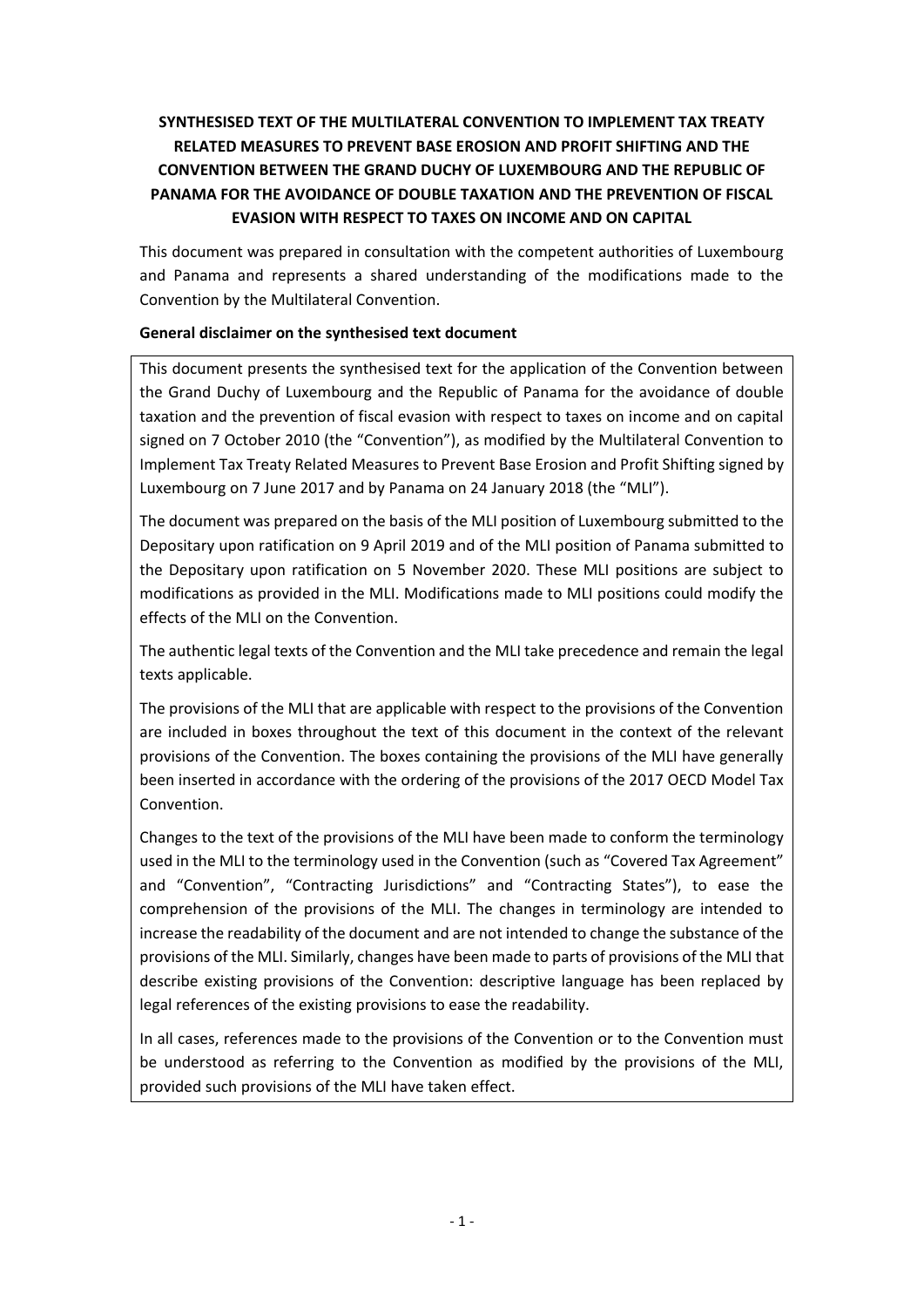# **References**

The authentic legal text of the Convention can be found at the following link:

[impotsdirects.public.lu](https://impotsdirects.public.lu/fr.html)

The text of the MLI and the MLI position of Luxembourg submitted to the Depositary upon ratification on 9 April 2019 and of the MLI position of Panama submitted to the Depositary upon ratification on 5 November 2020 can be found on the [MLI Depositary \(OECD\) webpage.](https://www.oecd.org/tax/treaties/multilateral-convention-to-implement-tax-treaty-related-measures-to-prevent-beps.htm)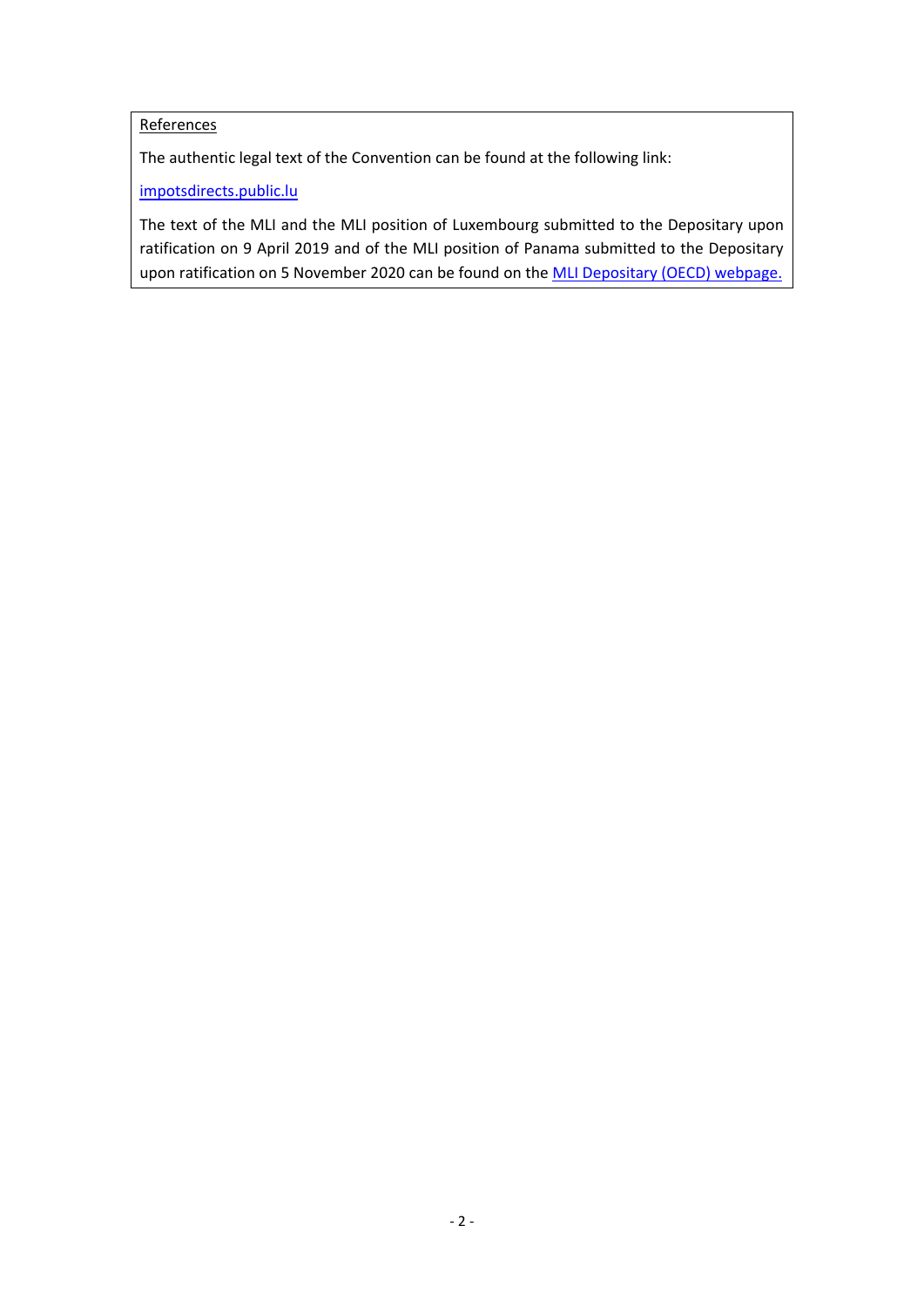# **Disclaimer on the entry into effect of the provisions of the MLI**

#### Entry into Effect of the MLI Provisions

The provisions of the MLI applicable to this Convention do not take effect on the same dates as the original provisions of the Convention. Each of the provisions of the MLI could take effect on different dates, depending on the types of taxes involved (taxes withheld at source or other taxes levied) and on the choices made by Luxembourg and Panama in their MLI positions.

Dates of the deposit of instruments of ratification, acceptance or approval: 9 April 2019 for Luxembourg and 5 November 2020 for Panama.

Entry into force of the MLI: 1 August 2019 for Luxembourg and 1 March 2021 for Panama.

Unless it is stated otherwise elsewhere in this document, the provisions of the MLI have effect with respect to the Convention:

In Luxembourg:

- with respect of taxes withheld at source on amounts paid or credited to non-residents, where the event giving rise to such taxes occurs on or after 1 January 2022;
- with respect to all other taxes, for taxes levied with respect to taxable periods beginning on or after 1 September 2021.

In Panama:

- with respect of taxes withheld at source on amounts paid or credited to non-residents, where the event giving rise to such taxes occurs on or after 1 January 2022;
- with respect to all other taxes, for taxes levied with respect to taxable periods beginning on or after 1 September 2021.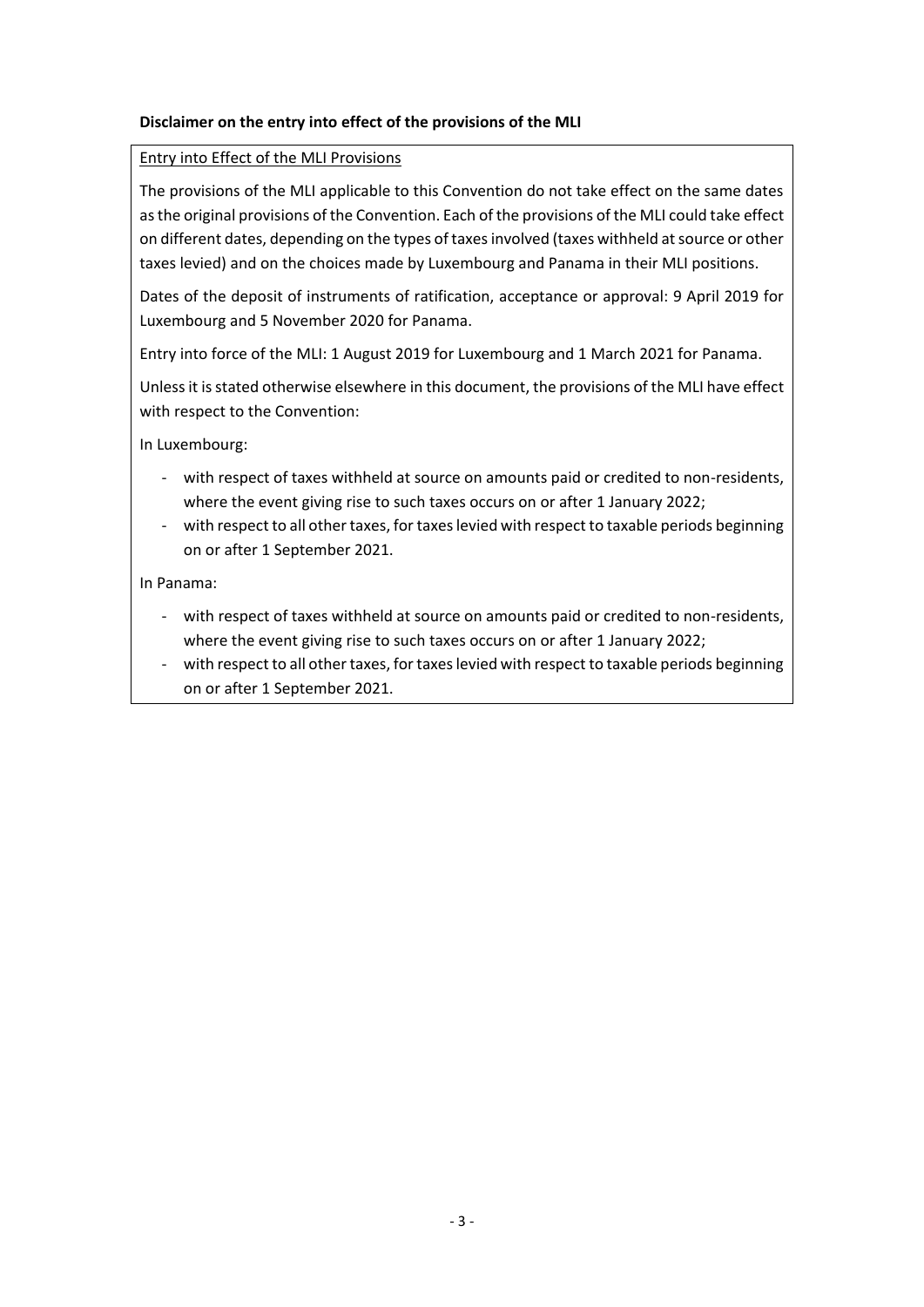### **CONVENTION**

# **BETWEEN THE GRAND DUCHY OF LUXEMBOURG AND THE REPUBLIC OF PANAMA FOR THE AVOIDANCE OF DOUBLE TAXATION AND THE PREVENTION OF FISCAL EVASION WITH RESPECT TO TAXES ON INCOME AND ON CAPITAL**

The Government of the Grand Duchy of Luxembourg and the Government of the Republic of Panama

**[replaced by paragraph 1 and paragraph 3 of Article 6 of the MLI]** [desiring to conclude a Convention for the avoidance of double taxation and the prevention of fiscal evasion with respect to taxes on income and on capital,]

*The following paragraph 1 and paragraph 3 of Article 6 of the MLI replace the text referring to an intent to eliminate double taxation in the preamble of this Convention :*

ARTICLE 6 OF THE MLI – PURPOSE OF A COVERED TAX AGREEMENT

Desiring to further develop their economic relationship and to enhance their co-operation in tax matters,

Intending to eliminate double taxation with respect to the taxes covered by [*this Convention*] without creating opportunities for non-taxation or reduced taxation through tax evasion or avoidance (including through treaty-shopping arrangements aimed at obtaining reliefs provided in [*the Convention*] for the indirect benefit of residents of third jurisdictions),

have agreed as follows:

#### CHAPTER I - SCOPE OF THE CONVENTION

#### ARTICLE 1

#### PERSONS COVERED

This Convention shall apply to persons who are residents of one or both of the Contracting States.

#### ARTICLE 2

#### TAXES COVERED

- 1. This Convention shall apply to taxes on income and on capital imposed on behalf of a Contracting State or of its local authorities, irrespective of the manner in which they are levied.
- 2. There shall be regarded as taxes on income and on capital all taxes imposed on total income, on total capital, or on elements of income or of capital, including taxes on gains from the alienation of movable or immovable property, taxes on the total amounts of wages or salaries paid by enterprises, as well as taxes on capital appreciation.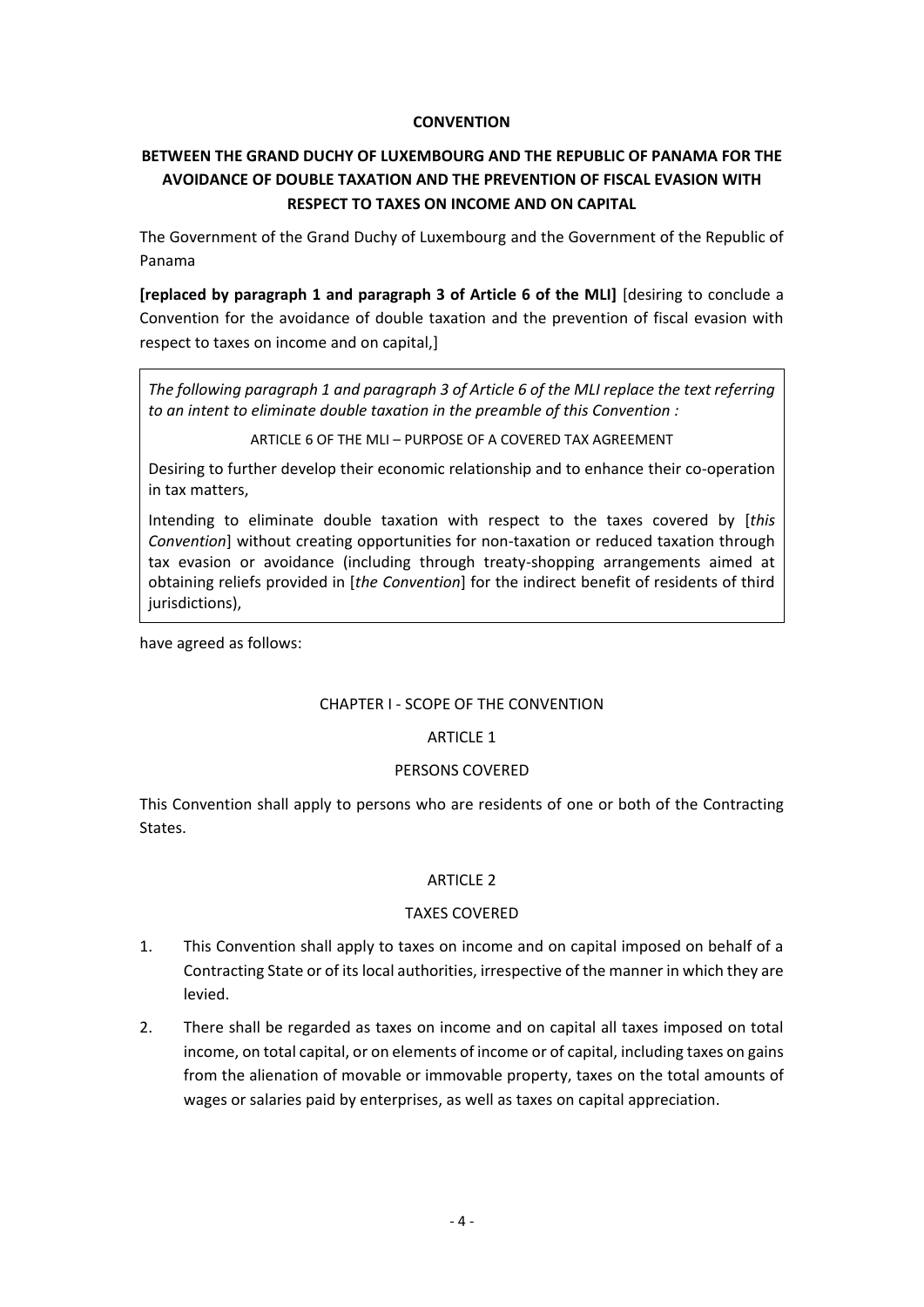- 3. The existing taxes to which the Convention shall apply are in particular:
	- a) in Panama:
		- i. the income tax ("impuesto sobre la renta") provided in the Fiscal Code, Book IV, Title I, and its related decrees and regulations;
		- ii. the notice of operations tax;
		- (hereinafter referred to as "Panama tax");
	- b) in Luxembourg:
		- i. the income tax on individuals (l'impôt sur le revenu des personnes physiques);
		- ii. the corporation tax (l'impôt sur le revenu des collectivités);
		- iii. the capital tax (l'impôt sur la fortune); and
		- iv. the communal trade tax (l'impôt commercial communal);

(hereinafter referred to as "Luxembourg tax").

4. The Convention shall apply also to any identical or substantially similar taxes that are imposed after the date of signature of the Convention in addition to, or in place of, the existing taxes. The competent authorities of the Contracting States shall notify each other of any significant changes that have been made in their taxation laws.

# CHAPTER II - DEFINITIONS

### ARTICLE 3

### GENERAL DEFINITIONS

- 1. For the purposes of this Convention, unless the context otherwise requires:
	- a) the term "Panama" means the Republic of Panama and, when used in a geographical sense, means the territory of the Republic of Panama, including inland waters, its airspace, the territorial sea and any area outside the territorial sea upon which, in accordance with International Law and on application of its domestic legislation, the Republic of Panama exercises, or may exercise in the future, jurisdiction or sovereign rights with respect to the seabed, its subsoil and superjacent waters, and their natural resources;
	- b) the term "Luxembourg" means the Grand Duchy of Luxembourg and, when used in a geographical sense, means the territory of the Grand Duchy of Luxembourg;
	- c) the terms "a Contracting State" and "the other Contracting State" mean Panama or Luxembourg as the context requires;
	- d) the term "person" includes an individual, a company and any other body of persons;
	- e) the term "company" means any body corporate or any entity that is treated as a body corporate for tax purposes;
	- f) the term ''enterprise'' applies to the carrying on of any business;
	- g) the terms "enterprise of a Contracting State" and "enterprise of the other Contracting State" mean respectively an enterprise carried on by a resident of a Contracting State and an enterprise carried on by a resident of the other Contracting State;
	- h) the term "international traffic" means any transport by a ship or aircraft operated by an enterprise of a Contracting State, except when the ship or aircraft is operated solely between places in the other Contracting State;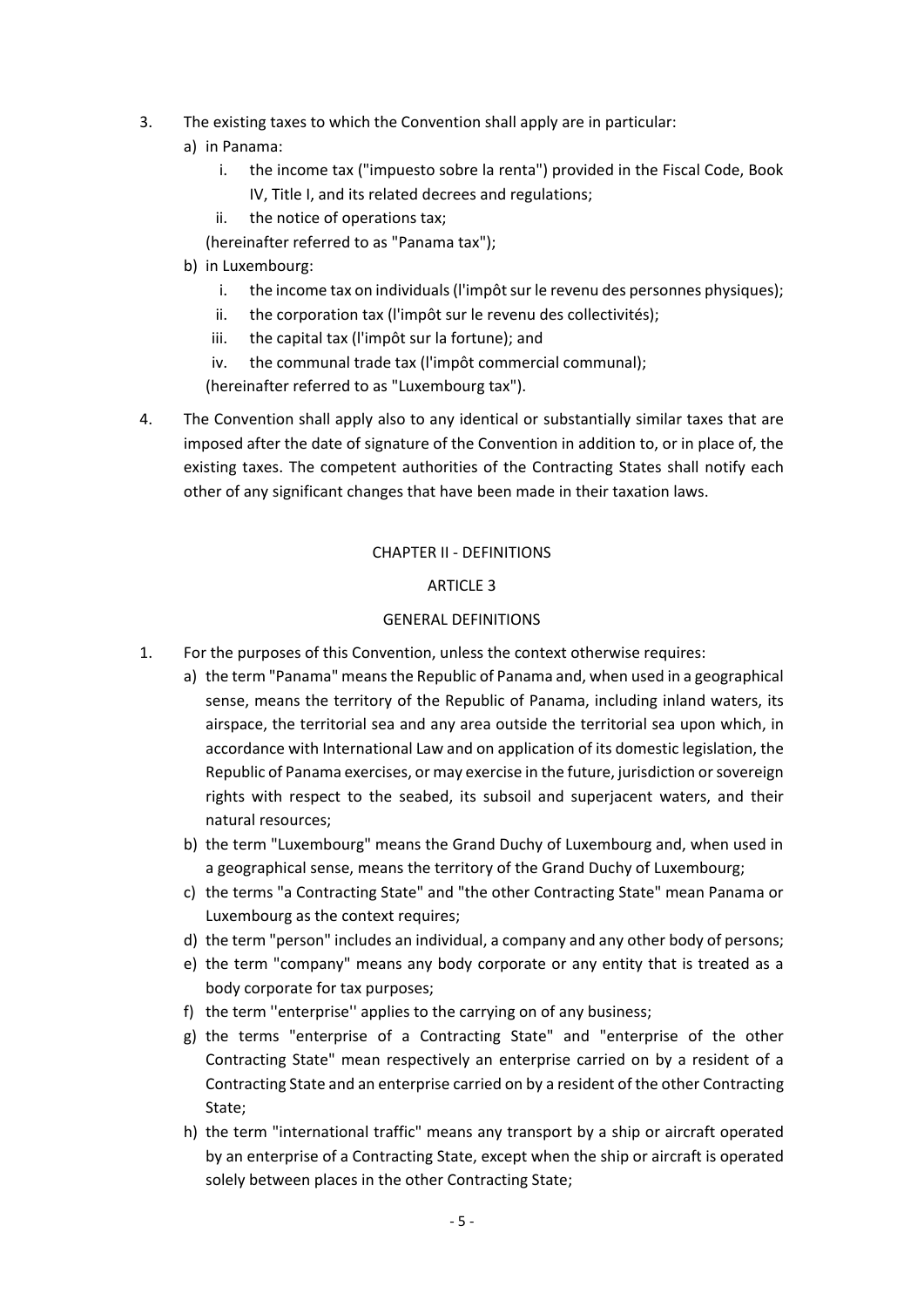- i) the term "competent authority" means:
	- i. in Panama, the Ministry of Economy and Finance ("Ministerio de Economía y Finanzas ") or its authorized representative;
	- ii. in Luxembourg, the Minister of Finance or his authorized representative;
- j) the term "national", in relation to a Contracting State, means:
	- i. any individual possessing the nationality or citizenship of that Contracting State; and
	- ii. any legal person, partnership or association deriving its status as such from the laws in force in that Contracting State;
- k) the term "business" includes the performance of professional services and of other activities of an independent character.
- 2. As regards the application of the Convention at any time by a Contracting State, any term not defined therein shall, unless the context otherwise requires, have the meaning that it has at that time under the law of that State for the purposes of the taxes to which the Convention applies, any meaning under the applicable tax laws of that State prevailing over a meaning given to the term under other laws of that State.

### ARTICLE 4

# RESIDENT

- 1. For the purposes of this Convention, the term "resident of a Contracting State" means any person who, under the laws of that State, is liable to tax therein by reason of his domicile, residence, place of incorporation, place of management or any other criterion of a similar nature, and also includes that State and any local authority thereof. This term, however, does not include any person who is liable to tax in that State in respect only of income from sources in that State or capital situated therein.
- 2. Where by reason of the provisions of paragraph 1 an individual is a resident of both Contracting States, then his status shall be determined as follows:
	- a) he shall be deemed to be a resident only of the State in which he has a permanent home available to him; if he has a permanent home available to him in both States, he shall be deemed to be a resident only of the State with which his personal and economic relations are closer (centre of vital interests);
	- b) if the State in which he has his centre of vital interests cannot be determined, or if he has not a permanent home available to him in either State, he shall be deemed to be a resident only of the State in which he has an habitual abode;
	- c) if he has an habitual abode in both States or in neither of them, he shall be deemed to be a resident only of the State of which he is a national;
	- d) if he is a national of both States or of neither of them, the competent authorities of the Contracting States shall settle the question by mutual agreement.
- 3. Where by reason of the provisions of paragraph 1 a person other than an individual is a resident of both Contracting States, then it shall be deemed to be a resident only of the State in which its place of effective management is situated.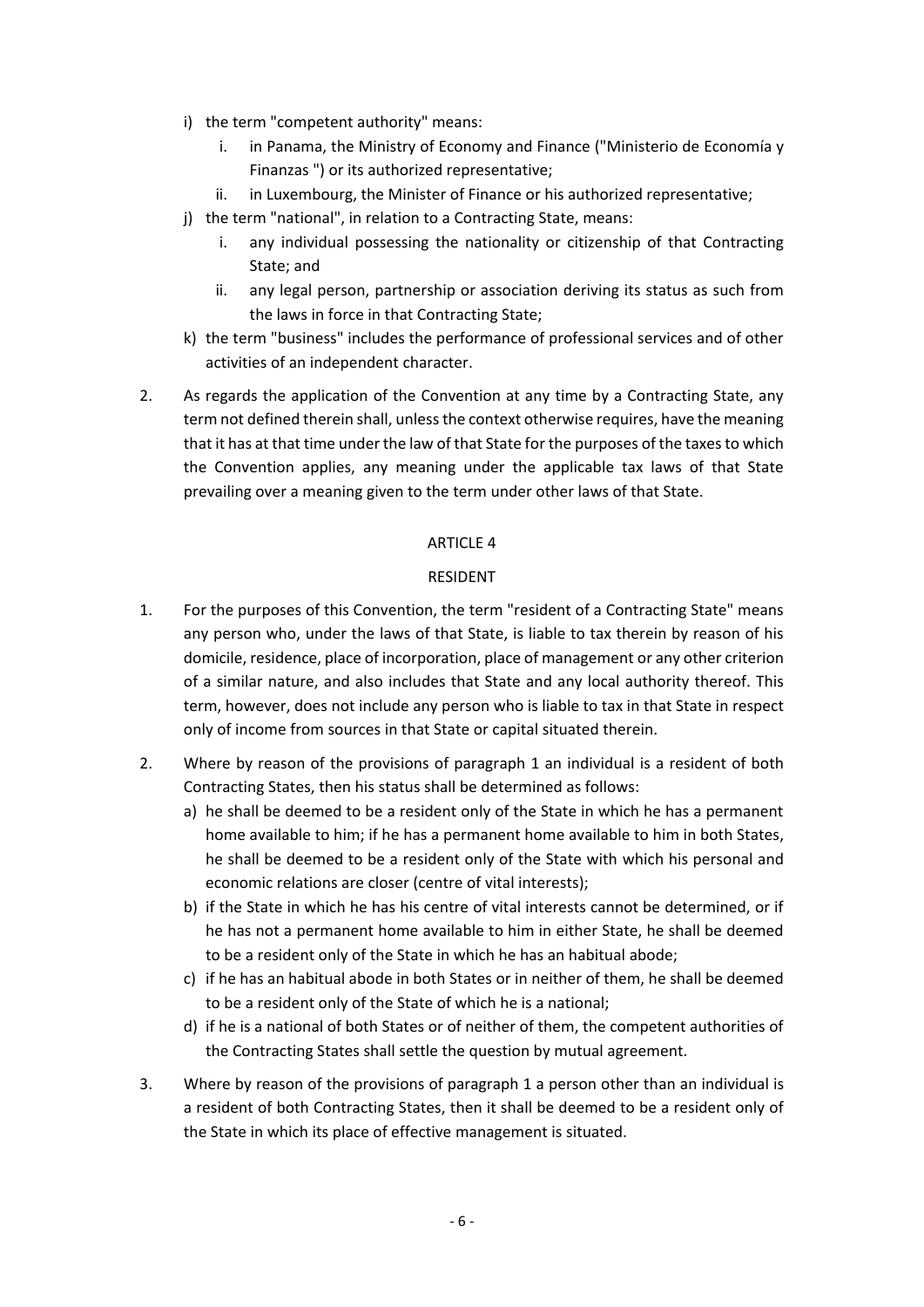#### ARTICLE 5

#### PERMANENT ESTABLISHMENT

- 1. For the purposes of this Convention, the term "permanent establishment" means a fixed place of business through which the business of an enterprise is wholly or partly carried on.
- 2. The term "permanent establishment" includes especially:
	- a) a place of management;
	- b) a branch;
	- c) an office;
	- d) a factory;
	- e) a drilling rig or ship used for, or in connection with, the exploration or exploitation of natural resources;
	- f) a workshop; and
	- g) a mine, an oil or gas well, a quarry or any other place of extraction of natural resources.
- 3. Likewise the term "permanent establishment" encompasses:
	- a) a building site, a construction, assembly or installation project, or supervisory activities in connection therewith, but only where such site, project or activities continue for a period or periods exceeding in the aggregate more than 183 days within any twelve-month period;
	- b) the rendering of services in a Contracting State, including consultancy services, by an enterprise through employees or other personnel engaged by the enterprise, but only where these employees or personnel are present in that Contracting State for the performance of the same or connected project, during a period or periods aggregating more than 183 days in any twelve month period.
- 4. For the purposes of determining the duration of activities under paragraph 3, the period during which activities are carried on in a Contracting State by an enterprise associated with another enterprise shall be aggregated with the period during which activities are carried on by the enterprise with which it is associated if the first-mentioned activities are connected with the activities carried on in that State by the last-mentioned enterprise, provided that any period during which two or more associated enterprises are carrying on concurrent activities is counted only once. An enterprise shall be deemed to be associated with another enterprise if one is controlled directly or indirectly by the other, or if both are controlled directly or indirectly by a third person or persons. If necessary, the competent authorities of the Contracting States shall by mutual agreement settle the mode of application of this provision.
- 5. Notwithstanding the preceding provisions of this Article, the term "permanent establishment" shall be deemed not to include:
	- a) the use of facilities solely for the purpose of storage, display or delivery of goods or merchandise belonging to the enterprise;
	- b) the maintenance of a stock of goods or merchandise belonging to the enterprise solely for the purpose of storage, display or delivery;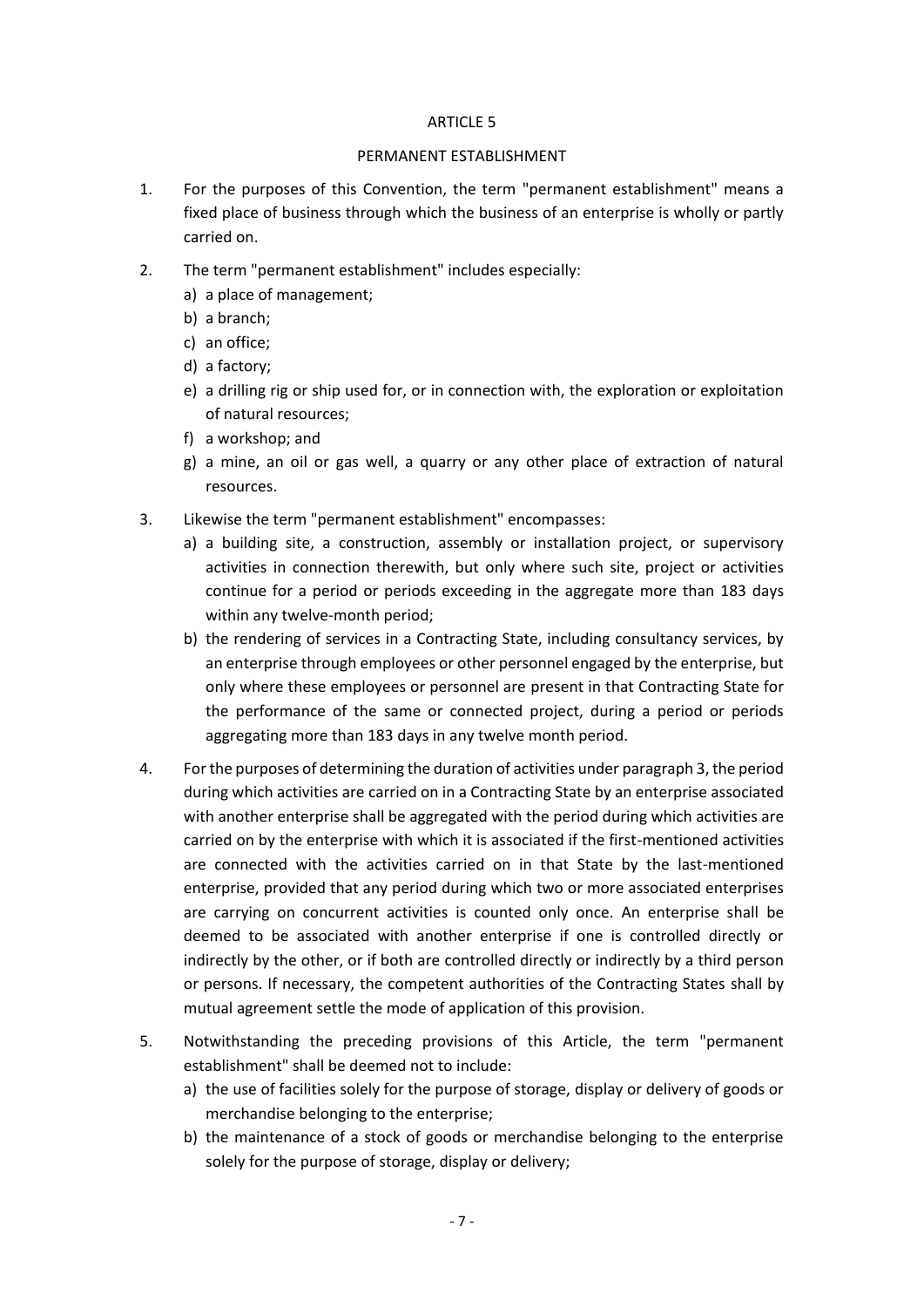- c) the maintenance of a stock of goods or merchandise belonging to the enterprise solely for the purpose of processing by another enterprise;
- d) the maintenance of a fixed place of business solely for the purpose of purchasing goods or merchandise or of collecting information, for the enterprise;
- e) the maintenance of a fixed place of business solely for the purpose of carrying on, for the enterprise, any other activity of a preparatory or auxiliary character;
- f) the maintenance of a fixed place of business solely for any combination of activities mentioned in subparagraphs a) to e), provided that the overall activity of the fixed place of business resulting from this combination is of a preparatory or auxiliary character.
- 6. Notwithstanding the provisions of paragraphs 1 and 2 where a person, other than an agent of an independent status to whom the provisions of paragraph 7 apply, is acting in a Contracting State on behalf of an enterprise of the other Contracting State, that enterprise shall be deemed to have a permanent establishment in the first-mentioned State in respect of any activities which that person undertakes for the enterprise if such person:
	- a) has, and habitually exercises, in that Contracting State an authority to conclude contracts in the name of the enterprise, unless the activities of such person are limited to those mentioned in paragraph 5 which, if exercised through a fixed place of business, would not make this fixed place of business a permanent establishment under the provisions of that paragraph; or
	- b) has no such powers, but habitually maintains in the first-mentioned State a warehouse for goods or merchandise which is regularly used to deliver goods or merchandise in the name of the enterprise, if the goods or merchandise are sold in the Contracting State where the warehouse is located.
- 7. An enterprise shall not be deemed to have a permanent establishment in a Contracting State merely because it carries on business in that State through a broker, general commission agent or any other agent of an independent status, provided that such persons are acting in the ordinary course of their business. However, when the activities of such an agent are devoted wholly or almost wholly on behalf of that enterprise, and conditions are made or imposed between that enterprise and the agent in their commercial and financial relations which differ from those which would have been made between independent enterprises, he will not be considered an agent of an independent status within the meaning of this paragraph.
- 8. The fact that a company which is a resident of a Contracting State controls or is controlled by a company which is a resident of the other Contracting State, or which carries on business in that other State (whether through a permanent establishment or otherwise), shall not of itself constitute either company a permanent establishment of the other.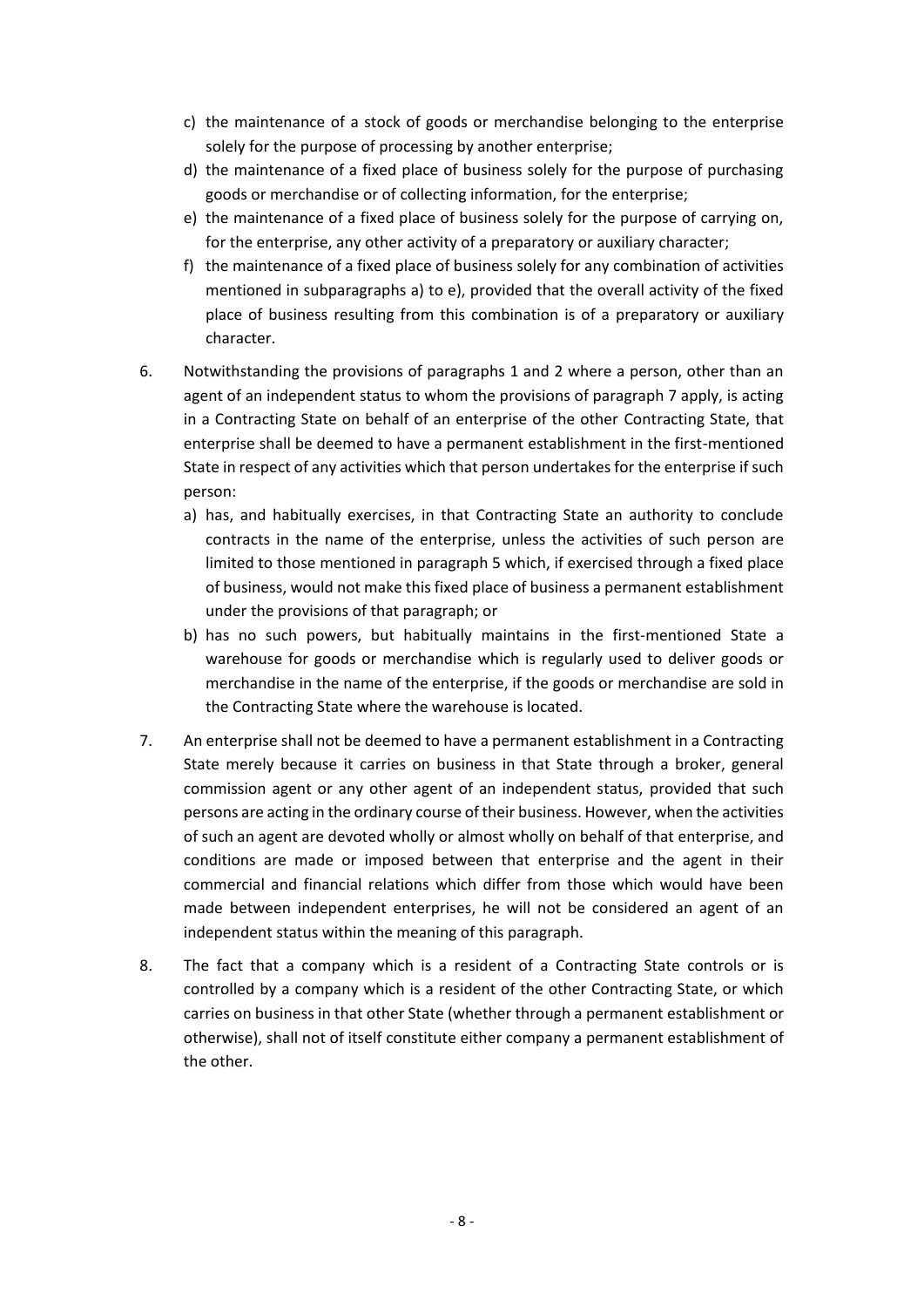### CHAPTER III - TAXATION OF INCOME

### ARTICLE 6

### INCOME FROM IMMOVABLE PROPERTY

- 1. Income derived by a resident of a Contracting State from immovable property (including income from agriculture or forestry) situated in the other Contracting State may be taxed in that other State.
- 2. The term "immovable property" shall have the meaning which it has under the law of the Contracting State in which the property in question is situated. The term shall in any case include property accessory to immovable property, livestock and equipment used in agriculture and forestry, rights to which the provisions of general law respecting landed property apply, usufruct of immovable property and rights to variable or fixed payments as consideration for the working of, or the right to work, mineral deposits, sources and other natural resources; ships, boats and aircraft shall not be regarded as immovable property.
- 3. The provisions of paragraph 1 shall apply to income derived from the direct use, letting, or use in any other form of immovable property.
- 4. Where the ownership of shares, participations or other rights in an enterprise or any other legal person attributes directly or indirectly to a resident of a Contracting State a right to use an immovable property situated in the other Contracting State that such enterprise or legal person possesses therein, the income derived by the owner of the shares, participations or rights as a result of the direct use, letting, or use in any other form of that property, may be taxed in the Contracting State in which the immovable property is situated, to the same extent to which the owner of such rights would be taxed if he were a resident of that other State.
- 5. The provisions of paragraphs 1, 3 and 4 shall also apply to the income from immovable property of an enterprise.

# ARTICLE 7

# BUSINESS PROFITS

- 1. The profits of an enterprise of a Contracting State shall be taxable only in that State unless the enterprise carries on business in the other Contracting State through a permanent establishment situated therein. If the enterprise carries on business as aforesaid, the profits of the enterprise may be taxed in the other State but only so much of them as is attributable to that permanent establishment.
- 2. Subject to the provisions of paragraph 3, where an enterprise of a Contracting State carries on business in the other Contracting State through a permanent establishment situated therein, there shall in each Contracting State be attributed to that permanent establishment the profits which it might be expected to make if it were a distinct and separate enterprise engaged in the same or similar activities under the same or similar conditions and dealing wholly independently with the enterprise of which it is a permanent establishment.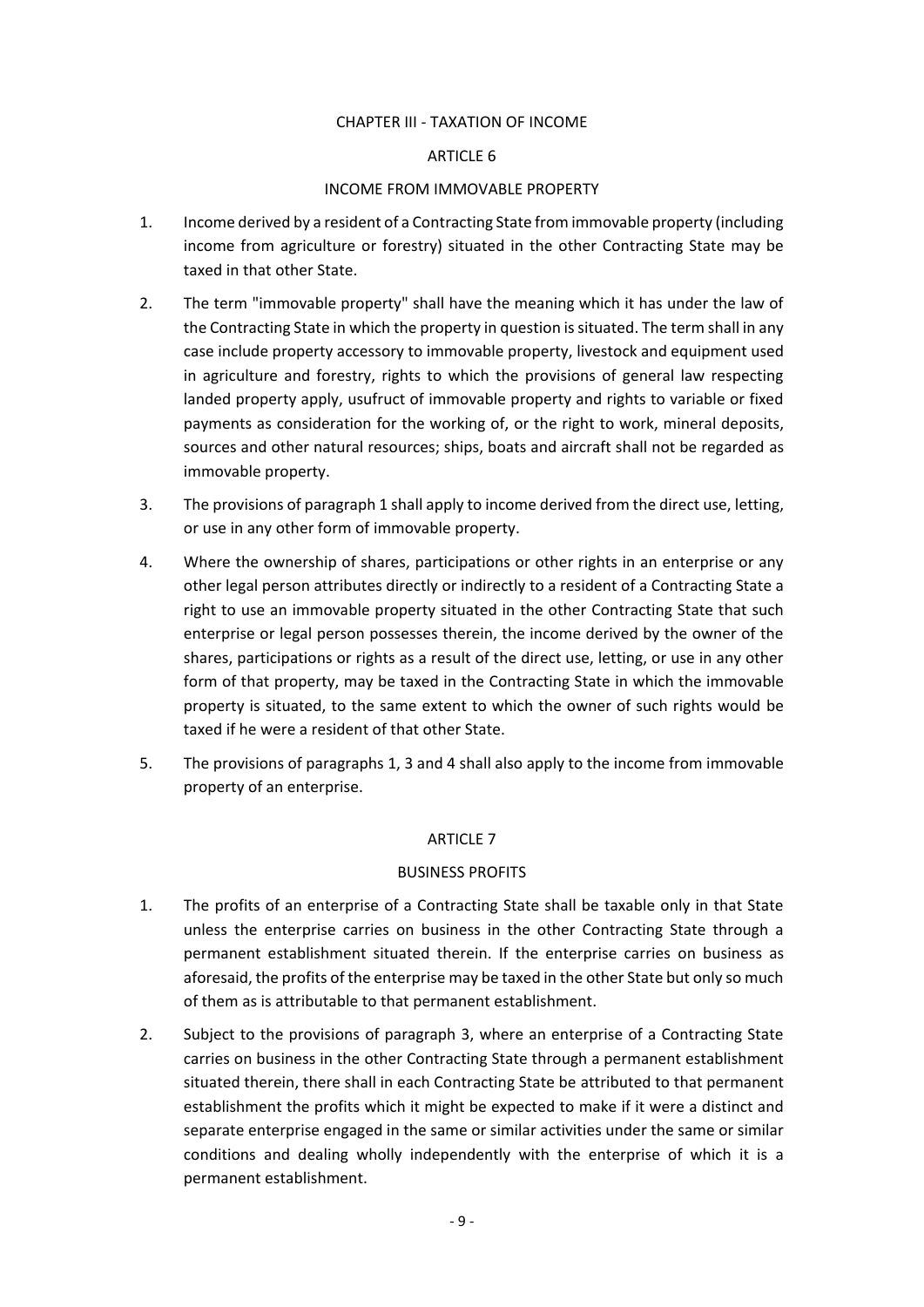- 3. In determining the profits of a permanent establishment, there shall be allowed as deductions expenses which are incurred for the purposes of the permanent establishment, including executive and general administrative expenses so incurred, whether in the State in which the permanent establishment is situated or elsewhere.
- 4. Insofar as it has been customary in a Contracting State to determine the profits to be attributed to a permanent establishment on the basis of an apportionment of the total profits of the enterprise to its various parts, nothing in paragraph 2 shall preclude that Contracting State from determining the profits to be taxed by such an apportionment as may be customary; the method of apportionment adopted shall, however, be such that the result shall be in accordance with the principles contained in this Article.
- 5. No profits shall be attributed to a permanent establishment by reason of the mere purchase by that permanent establishment of goods or merchandise for the enterprise.
- 6. For the purposes of the preceding paragraphs, the profits to be attributed to the permanent establishment shall be determined by the same method year by year unless there is good and sufficient reason to the contrary.
- 7. Where profits include items of income which are dealt with separately in other Articles of this Convention, then the provisions of those Articles shall not be affected by the provisions of this Article.

# ARTICLE 8

# SHIPPING AND AIR TRANSPORT

- 1. Profits of an enterprise of a Contracting State from the operation of ships or aircraft in international traffic shall be taxable only in that State.
- 2. The provisions of paragraph 1 shall also apply to profits from the participation in a pool, a joint business or an international operating agency.
- 3. The provisions of this Convention shall not apply with regards to the taxes, tolls, duties or similar payments that might be applicable upon crossing the Panama Canal.

# ARTICLE 9

# ASSOCIATED ENTERPRISES

- 1. Where:
	- a) an enterprise of a Contracting State participates directly or indirectly in the management, control or capital of an enterprise of the other Contracting State, or
	- b) the same persons participate directly or indirectly in the management, control or capital of an enterprise of a Contracting State and an enterprise of the other Contracting State,

and in either case conditions are made or imposed between the two enterprises in their commercial or financial relations which differ from those which would be made between independent enterprises, then any profits which would, but for those conditions, have accrued to one of the enterprises, but, by reason of those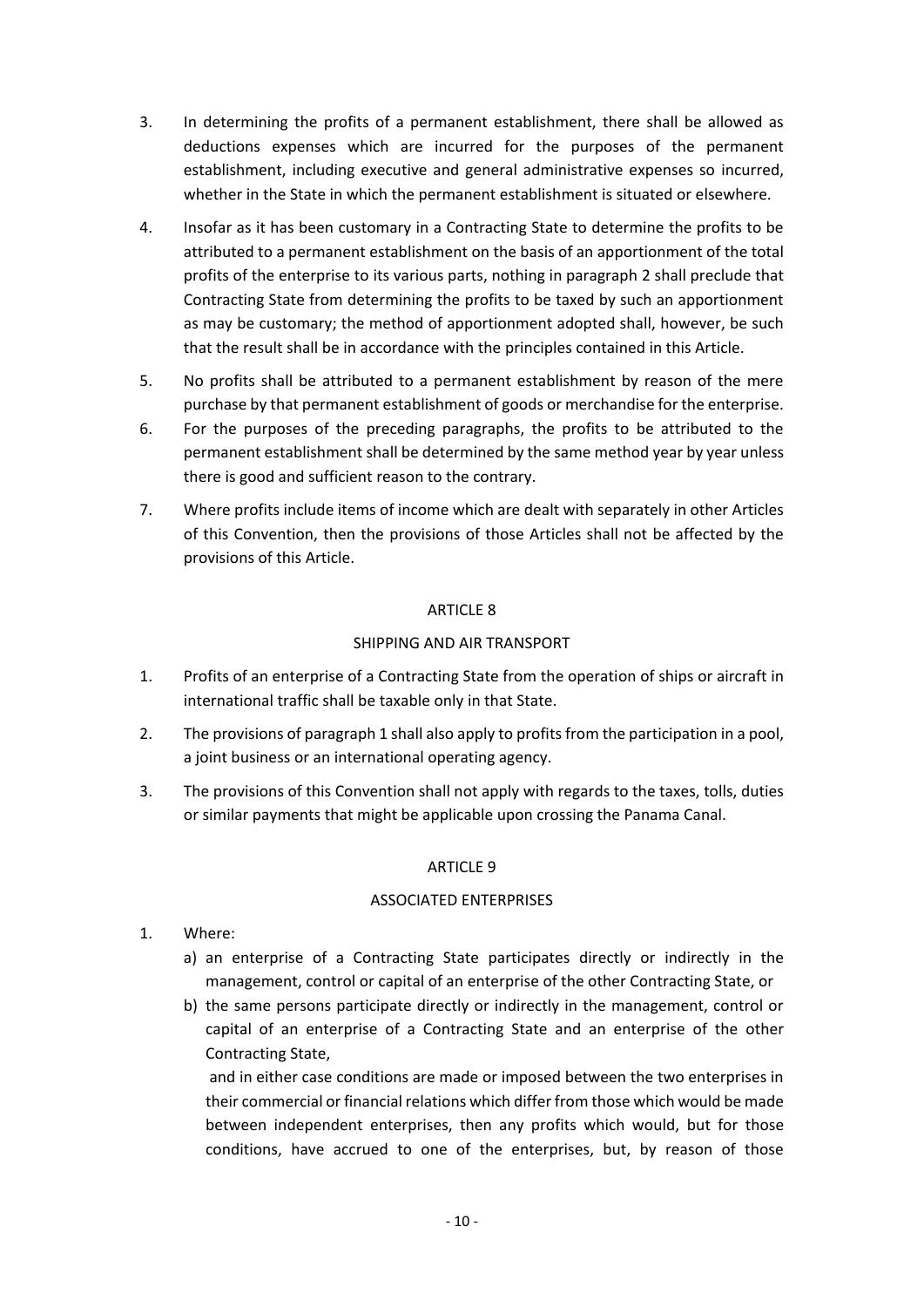conditions, have not so accrued, may be included in the profits of that enterprise and taxed accordingly.

2. Where a Contracting State includes in the profits of an enterprise of that State - and taxes accordingly - profits on which an enterprise of the other Contracting State has been charged to tax in that other State and the profits so included are profits which would have accrued to the enterprise of the first-mentioned State if the conditions made between the two enterprises had been those which would have been made between independent enterprises, then that other State shall make an appropriate adjustment to the amount of the tax charged therein on those profits. In determining such adjustment, due regard shall be had to the other provisions of this Convention and the competent authorities of the Contracting States shall, if necessary, consult each other.

# ARTICLE 10

# DIVIDENDS

- 1. Dividends paid by a company which is a resident of a Contracting State to a resident of the other Contracting State may be taxed in that other State.
- 2. However, such dividends may also be taxed in the Contracting State of which the company paying the dividends is a resident and according to the laws of that State, but if the beneficial owner of the dividends is a resident of the other Contracting State, the tax so charged shall not exceed:
	- a) 5 per cent of the gross amount of the dividends if the beneficial owner is a company (other than a partnership) which holds directly at least 10 per cent of the capital of the company paying the dividends;
	- b) 15 per cent of the gross amount of the dividends in all other cases. This paragraph shall not affect the taxation of the company in respect of the profits out of which the dividends are paid.
- 3. The term "dividends" as used in this Article means income from shares, mining shares, founders' shares or other rights, not being debt-claims, participating in profits, as well as income from other corporate rights which is subjected to the same taxation treatment as income from shares by the laws of the State of which the company making the distribution is a resident.
- 4. The provisions of paragraphs 1 and 2 shall not apply if the beneficial owner of the dividends, being a resident of a Contracting State, carries on business in the other Contracting State of which the company paying the dividends is a resident, through a permanent establishment situated therein, and the holding in respect of which the dividends are paid is effectively connected with such permanent establishment. In such case the provisions of Article 7 shall apply.
- 5. Where a company which is a resident of a Contracting State derives profits or income from the other Contracting State, that other State may not impose any tax on the dividends paid by the company, except insofar as such dividends are paid to a resident of that other State or insofar as the holding in respect of which the dividends are paid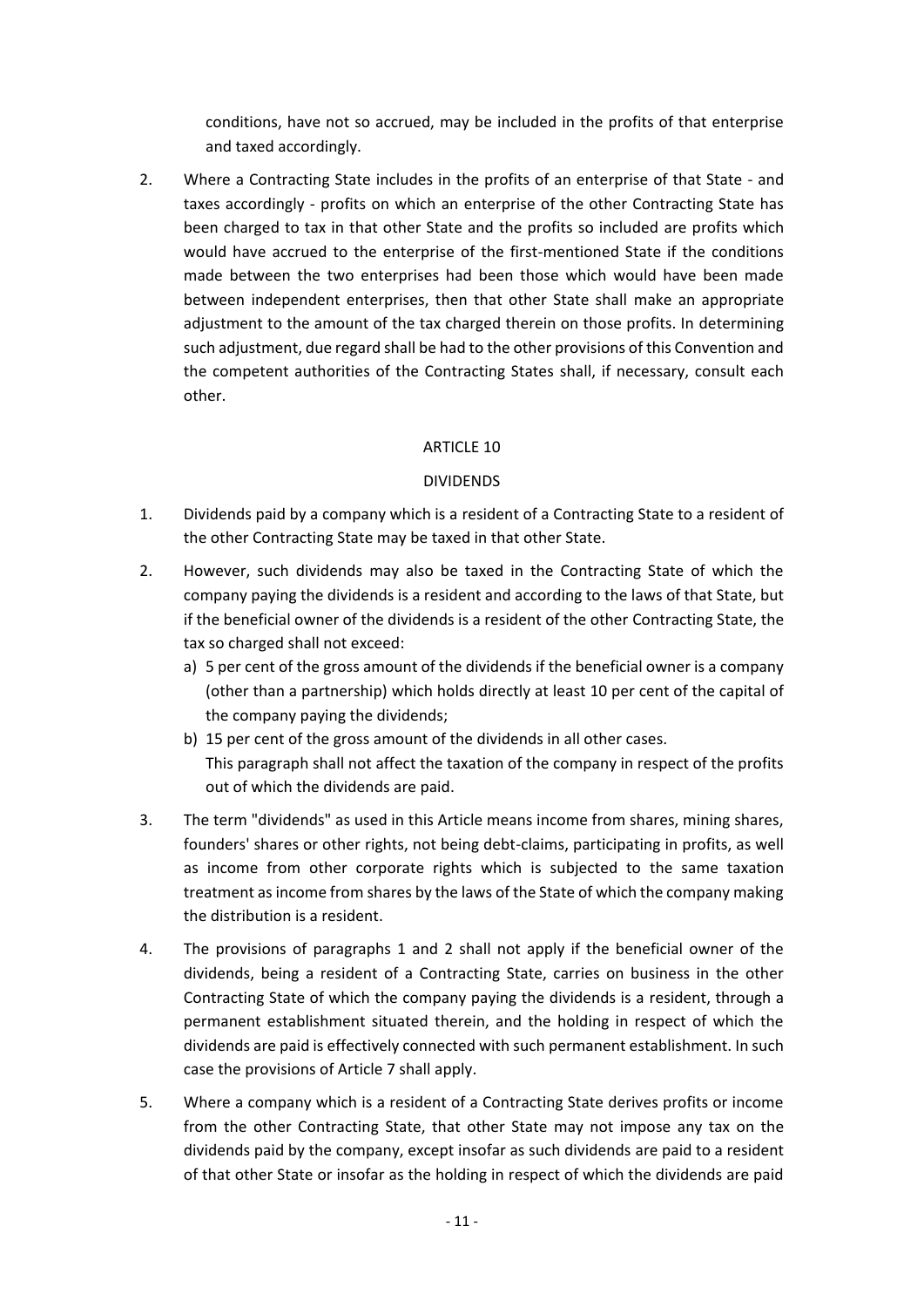is effectively connected with a permanent establishment situated in that other State, nor subject the company's undistributed profits to a tax on the company's undistributed profits, even if the dividends paid or the undistributed profits consist wholly or partly of profits or income arising in such other State.

6. Notwithstanding any other provision of this Convention, where a company which is a resident of a Contracting State has a permanent establishment in the other Contracting State, the profits taxable under Article 7, paragraph 1, may be subject to an additional tax in that other State, in accordance with its laws, but the additional charge shall not exceed 5 per cent of the amount of those profits.

### ARTICLE 11

### INTEREST

- 1. Interest arising in a Contracting State and paid to a resident of the other Contracting State may be taxed in that other State.
- 2. However, such interest may also be taxed in the Contracting State in which it arises and according to the laws of that State, but if the beneficial owner of the interest is a resident of the other Contracting State, the tax so charged shall not exceed 5 per cent of the gross amount of the interest.
- 3. Notwithstanding the provisions of paragraph 2, interest arising in a Contracting State and paid to a resident of the other Contracting State shall be taxable only in that other State, if
	- a) the beneficial owner of the interest is that other Contracting State, the Central Bank or a local authority thereof; or
	- b) the interest is paid by the State in which the interest arises or by a local authority or statutory body thereof; or
	- c) the interest is paid in relation with the sale on credit of merchandise or equipment to an enterprise of a Contracting State; or
	- d) the interest is paid to other entities or bodies (including financial institutions) as a result of financing provided by such institutions or bodies in connection with agreements concluded between the Governments of the Contracting States; or
	- e) the interest is paid by a financial institution of one of the Contracting States to a financial institution of the other Contracting State.
- 4. The term "interest" as used in this Article means income from debt-claims of every kind, whether or not secured by mortgage and whether or not carrying a right to participate in the debtor's profits, and in particular, income from government securities and income from bonds or debentures, including premiums or prizes attaching to such securities, bonds or debentures. Penalty charges for late payment shall not be regarded as interest for the purpose of this Article.
- 5. The provisions of paragraphs 1, 2 and 3 shall not apply if the beneficial owner of the interest, being a resident of a Contracting State, carries on business in the other Contracting State in which the interest arises, through a permanent establishment situated therein, and the debt-claim in respect of which the interest is paid is effectively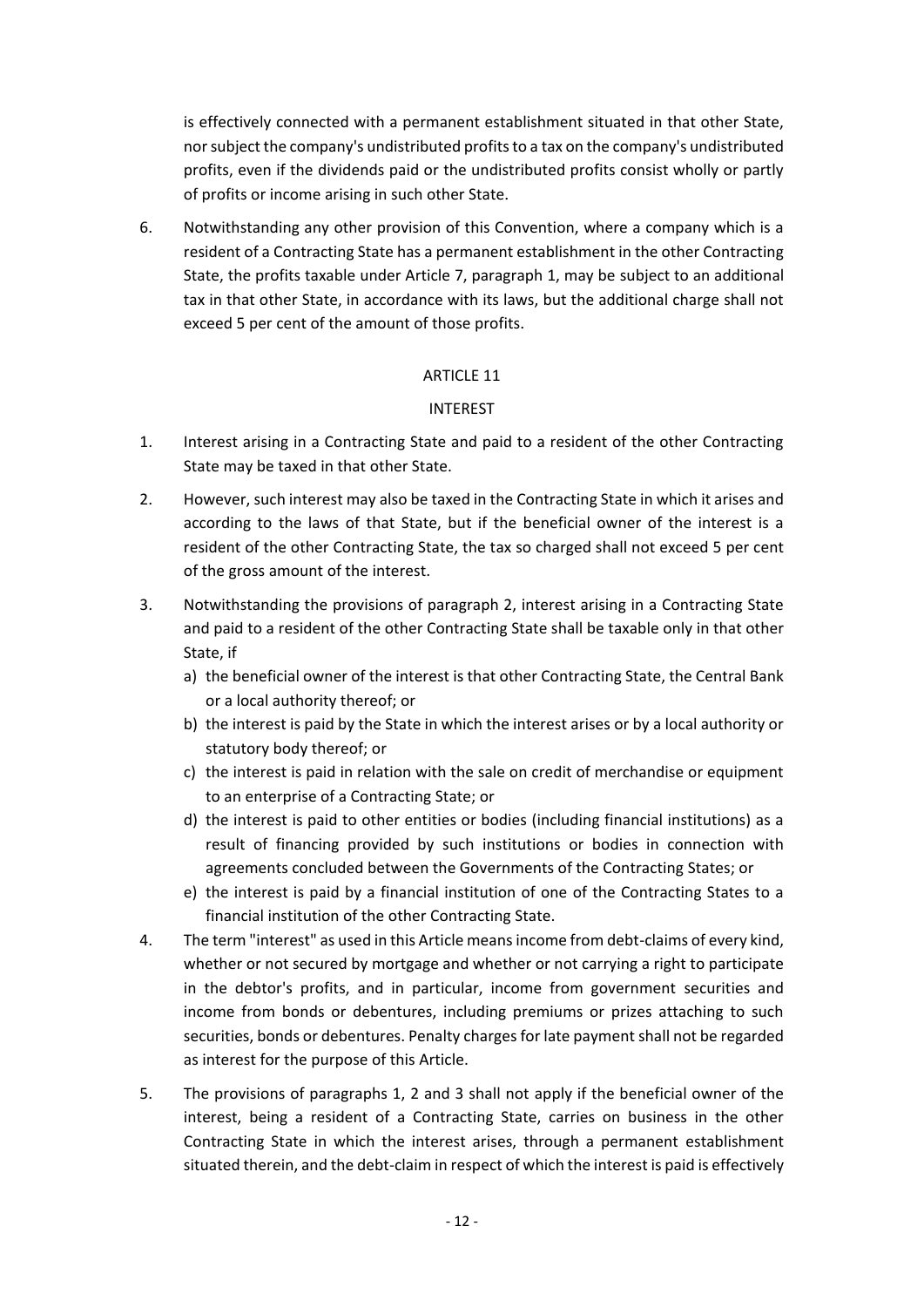connected with such permanent establishment. In such case the provisions of Article 7 shall apply.

- 6. Interest shall be deemed to arise in a Contracting State when the payer is a resident of that State. Where, however, the person paying the interest, whether he is a resident of a Contracting State or not, has in a Contracting State a permanent establishment in connection with which the indebtedness on which the interest is paid was incurred, and such interest is borne by such permanent establishment, then such interest shall be deemed to arise in the Contracting State in which the permanent establishment is situated.
- 7. Where, by reason of a special relationship between the payer and the beneficial owner or between both of them and some other person, the amount of the interest, having regard to the debt-claim for which it is paid, exceeds the amount which would have been agreed upon by the payer and the beneficial owner in the absence of such relationship, the provisions of this Article shall apply only to the last-mentioned amount. In such case, the excess part of the payments shall remain taxable according to the laws of each Contracting State, due regard being had to the other provisions of this Convention.

# ARTICLE 12

# ROYALTIES

- 1. Royalties arising in a Contracting State and paid to a resident of the other Contracting State may be taxed in that other State.
- 2. However, such royalties may also be taxed in the Contracting State in which they arise and according to the laws of that State, but if the beneficial owner of the royalties is a resident of the other Contracting State, the tax so charged shall not exceed 5 per cent of the gross amount of the royalties.
- 3. The term "royalties" as used in this Article means payments of any kind received as a consideration for the use of, or the right to use, any copyright of literary, artistic or scientific work including software and cinematograph films, any patent, trade mark, drawing, design or model, plan, secret formula or process, or for the use of, or the right to use, industrial, commercial, or scientific equipment or for information concerning industrial commercial or scientific experience.
- 4. The provisions of paragraphs 1 and 2 shall not apply if the beneficial owner of the royalties, being a resident of a Contracting State, carries on business in the other Contracting State in which the royalties arise, through a permanent establishment situated therein, and the right or property in respect of which the royalties are paid is effectively connected with such permanent establishment. In such case the provisions of Article 7 shall apply.
- 5. Royalties shall be deemed to arise in a Contracting State when the payer is a resident of that State. Where, however, the person paying the royalties, whether he is a resident of a Contracting State or not, has in a Contracting State a permanent establishment in connection with which the liability to pay the royalties was incurred, and such royalties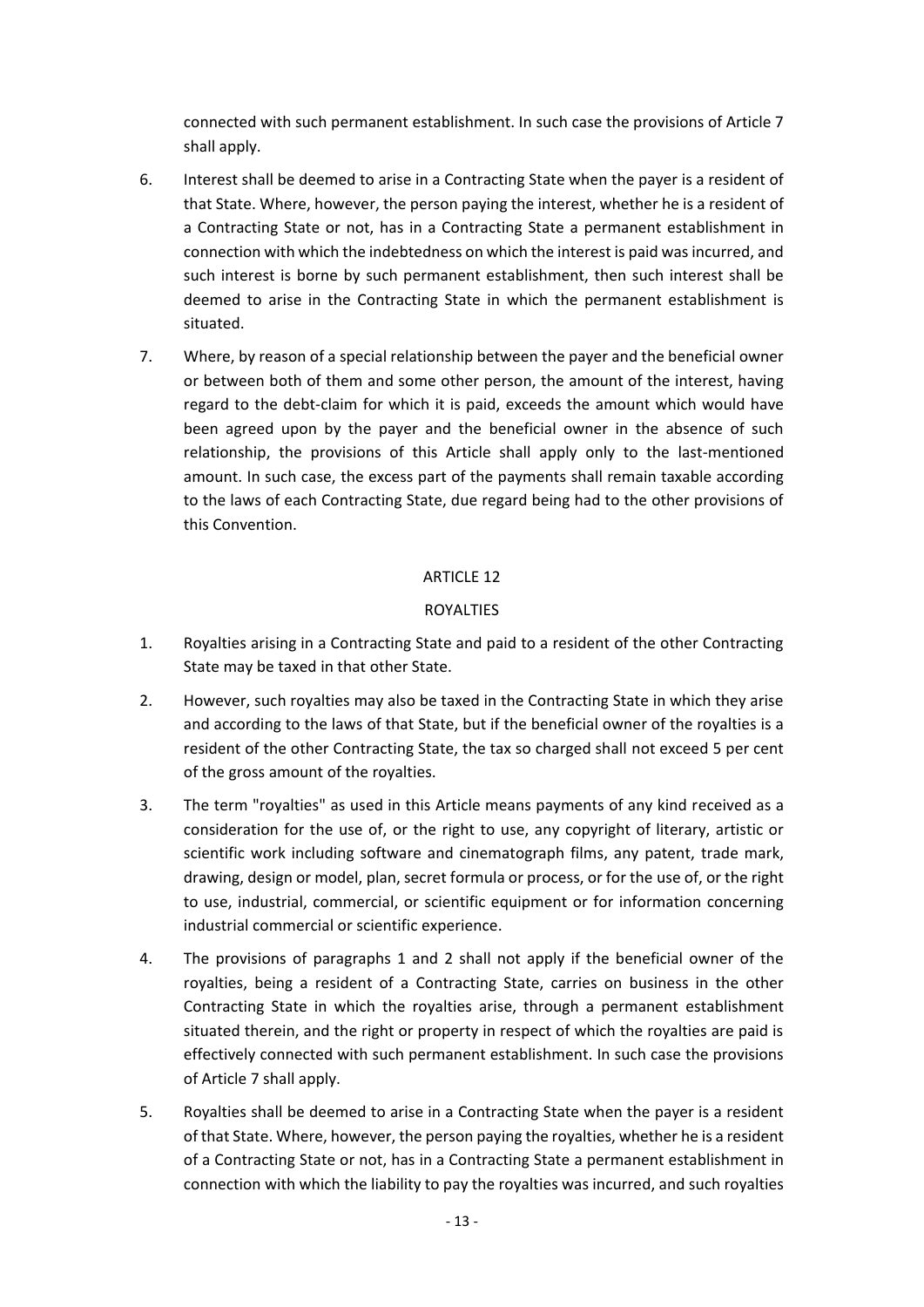are borne by the permanent establishment, then such royalties shall be deemed to arise in the Contracting State in which the permanent establishment is situated.

6. Where, by reason of a special relationship between the payer and the beneficial owner or between both of them and some other person, the amount of the royalties, having regard to the use, right or information for which they are paid, exceeds the amount which would have been agreed upon by the payer and the beneficial owner in the absence of such relationship, the provisions of this Article shall apply only to the lastmentioned amount. In such case, the excess part of the payments shall remain taxable according to the laws of each Contracting State, due regard being had to the other provisions of this Convention.

# ARTICLE 13

### CAPITAL GAINS

- 1. Gains derived by a resident of a Contracting State from the alienation of immovable property referred to in Article 6 and situated in the other Contracting State may be taxed in that other State.
- 2. Gains from the alienation of movable property forming part of the business property of a permanent establishment which an enterprise of a Contracting State has in the other Contracting State, including such gains from the alienation of such a permanent establishment (alone or with the whole enterprise), may be taxed in that other State.
- 3. Gains derived by an enterprise of a Contracting State from the alienation of ships or aircraft operated in international traffic or movable property pertaining to the operation of such ships or aircraft shall be taxable only in that Contracting State.
- 4. Gains derived by a resident of a Contracting State from the alienation of shares or comparable interests deriving more than 50 per cent of their value directly or indirectly from immovable property situated in the other Contracting State may be taxed in that other State.

However, this paragraph shall not apply to gains derived from the alienation of shares or other comparable interests of companies that are listed on an approved stock exchange of one of the Contracting States, to gains derived from the alienation of shares or other comparable interests in the course of a corporate reorganization or where the immovable property from which the shares or comparable interests derive their value is immovable property (such as a mine or a hotel) in which a business is carried on.

5. Gains from the alienation of any property other than that referred to in paragraphs 1, 2, 3 and 4 shall be taxable only in the Contracting State of which the alienator is a resident.

#### ARTICLE 14

#### SERVICES

1. Income derived by a resident of a Contracting State for services rendered in the other Contracting State, may be taxed in the first-mentioned State. However, such income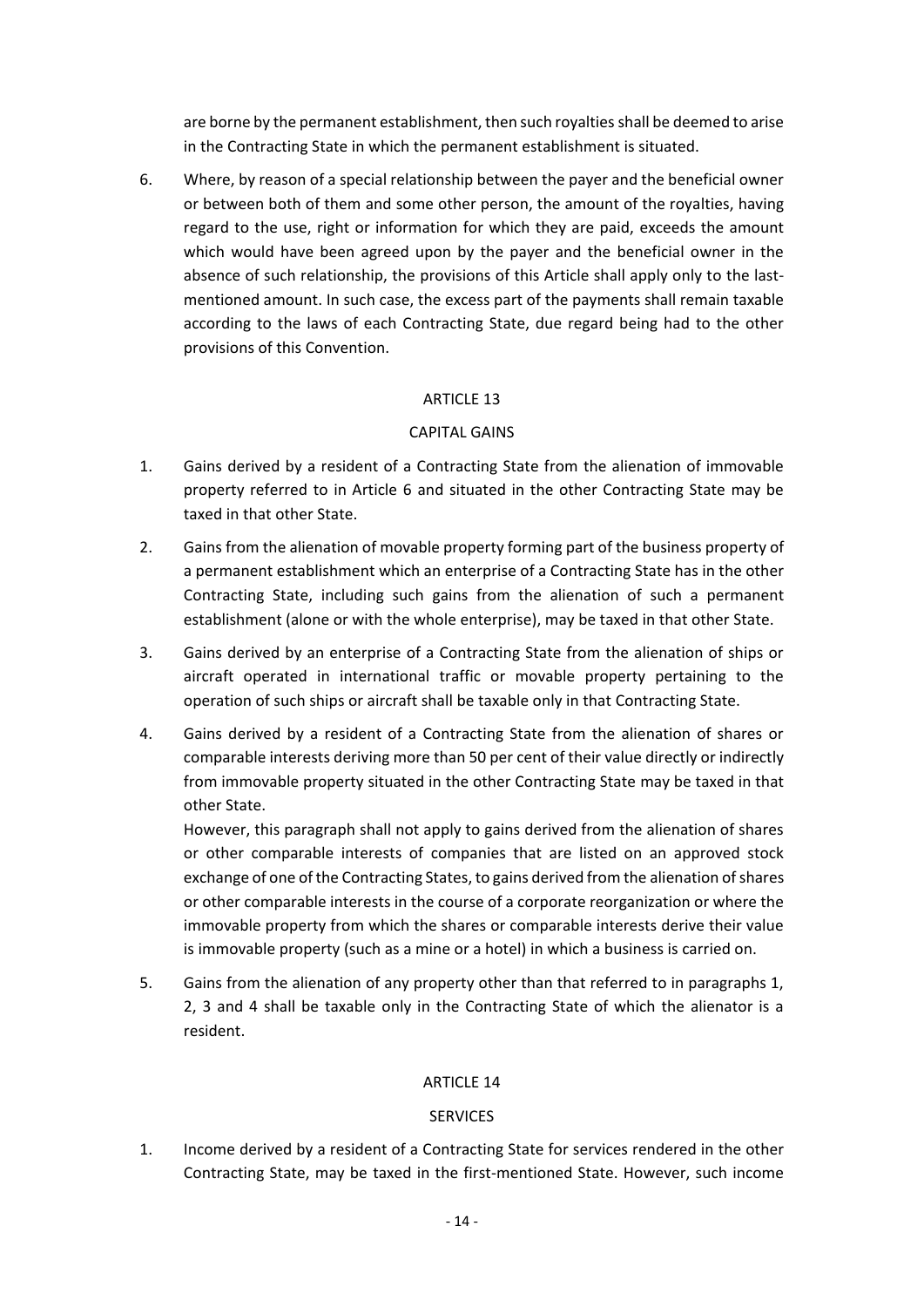may also be taxed in the Contracting State where the services are rendered, as long as such services qualify as professional services, consultancy services, industrial commercial advice, technical or management services or similar services. However, the tax so charged shall not exceed 5 per cent of the gross amount of the payment when the beneficial owner of such payments is a resident of the other Contracting State.

However, if the services are not rendered in any of the Contracting States, income from such services may be taxed in the Contracting State from where the income from such services arises. The income from such services shall be deemed to arise in a Contracting State when the payer is a resident of that State. Where, however, the person paying the income from such services, whether he is a resident of a Contracting State or not, has in a Contracting State a permanent establishment in connection with which the liability to pay the income from such services was incurred, and such income is borne by the permanent establishment, then such income shall be deemed to arise in the Contracting State in which the permanent establishment is situated.

- 2. The term "professional services" as used in this Article includes independent, scientific, literary, artistic, and educational activities, as well as medical, legal, engineering, architectural, dental and accounting activities.
- 3. The provisions of paragraph 1 shall not apply if the service provider, being a resident of a Contracting State, carries on a business in the other Contracting State in which the services income arise through a permanent establishment situated therein and the activity in respect of which the fees are paid is effectively connected with such permanent establishment. In such a case, the provisions of Article 7 shall apply.
- 4. Where, by reason of a special relationship between the service provider and the beneficiary of the services or between both of them and some other person, the amount of the services income exceeds the amount which would have been agreed upon by the service provider and the beneficiary of the services in the absence of such relationship, the provisions of this Article shall apply only to the last-mentioned amount. In such case, the excess part of the service income shall remain taxable according to the laws of each Contracting State, due regard being had to the other provisions of this Convention.

#### ARTICLE 15

# INCOME FROM EMPLOYMENT

- 1. Subject to the provisions of Articles 16, 18 and 19, salaries, wages and other similar remuneration derived by a resident of a Contracting State in respect of an employment shall be taxable only in that State unless the employment is exercised in the other Contracting State. If the employment is so exercised, such remuneration as is derived therefrom may be taxed in that other State.
- 2. Notwithstanding the provisions of paragraph 1, remuneration derived by a resident of a Contracting State in respect of an employment exercised in the other Contracting State shall be taxable only in the first-mentioned State if: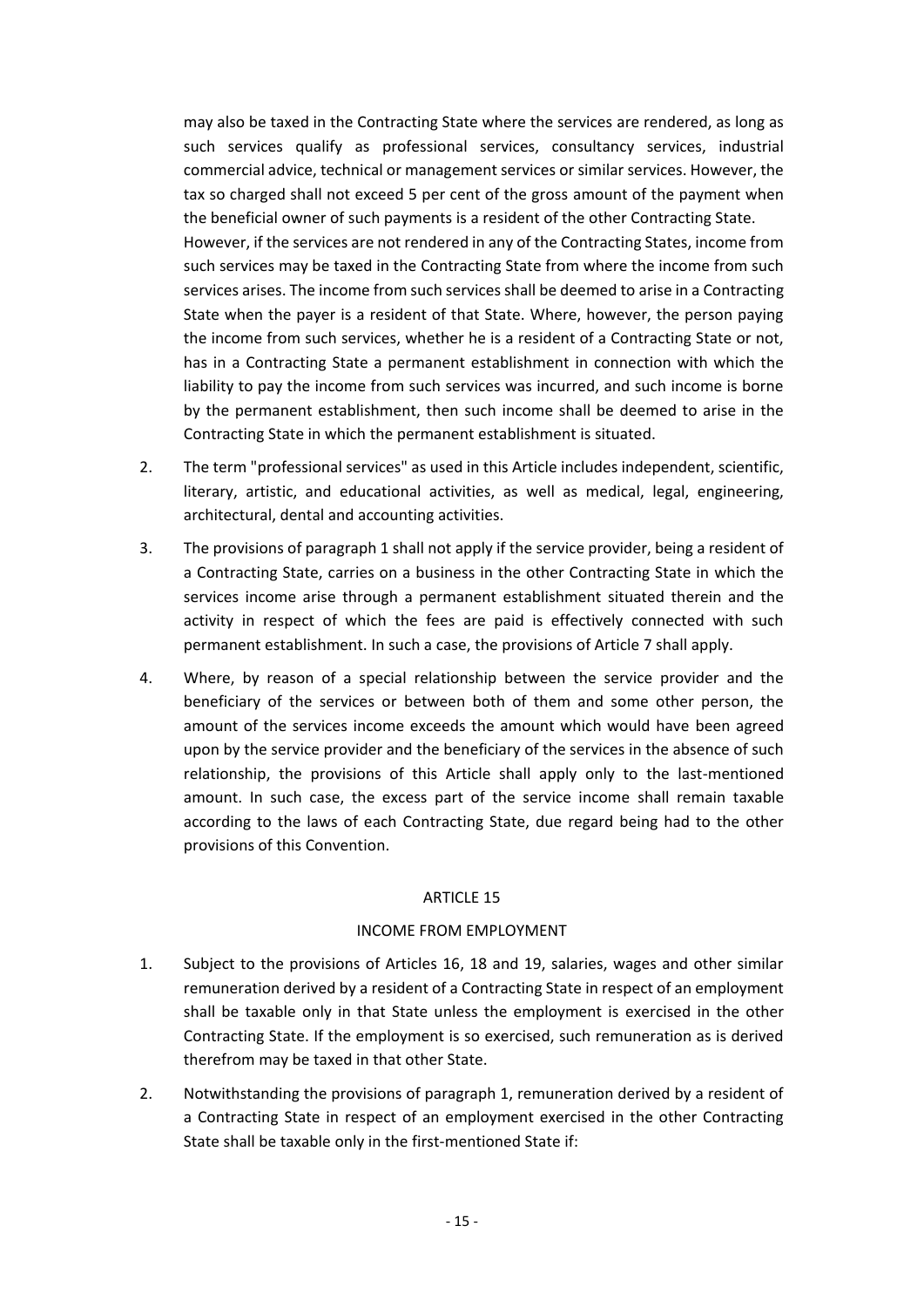- a) the recipient is present in the other State for a period or periods not exceeding in the aggregate 183 days in any twelve month period commencing or ending in the calendar year concerned, and
- b) the remuneration is paid by, or on behalf of, an employer who is not a resident of the other State, and
- c) the remuneration is not borne by a permanent establishment which the employer has in the other State.
- 3. Notwithstanding the preceding provisions of this Article, remuneration derived in respect of an employment exercised aboard a ship or aircraft operated in international traffic, may be taxed in the Contracting State of which the enterprise that operates the ship or aircraft is a resident.

### ARTICLE 16

#### DIRECTORS' FEES

Directors' fees and other similar payments derived by a resident of a Contracting State in his capacity as a member of the board of directors of a company which is a resident of the other Contracting State may be taxed in that other State.

### ARTICLE 17

### ARTISTES AND SPORTSPERSONS

- 1. Notwithstanding the provisions of Articles 7 and 15, income derived by a resident of a Contracting State as an entertainer, such as a theatre, motion picture, radio or television artiste, or a musician, or as a sportsperson, from his personal activities as such exercised in the other Contracting State, may be taxed in that other State.
- 2. Where income in respect of personal activities exercised by an entertainer or a sportsperson in his capacity as such accrues not to the entertainer or sportsperson himself but to another person, that income may, notwithstanding the provisions of Articles 7 and 15, be taxed in the Contracting State in which the activities of the entertainer or sportsperson are exercised.

#### ARTICLE 18

#### PENSIONS

- 1. Subject to the provisions of paragraph 2 of Article 19, pensions and other similar remuneration paid to a resident of a Contracting State in consideration of past employment shall be taxable only in that State.
- 2. Notwithstanding the provisions of paragraph 1, pensions and other payments made under the social security legislation of a Contracting State shall be taxable only in that State.
- 3. Notwithstanding the provisions of paragraph 1, pensions and other similar remuneration (including lump-sum payments) arising in a Contracting State and paid to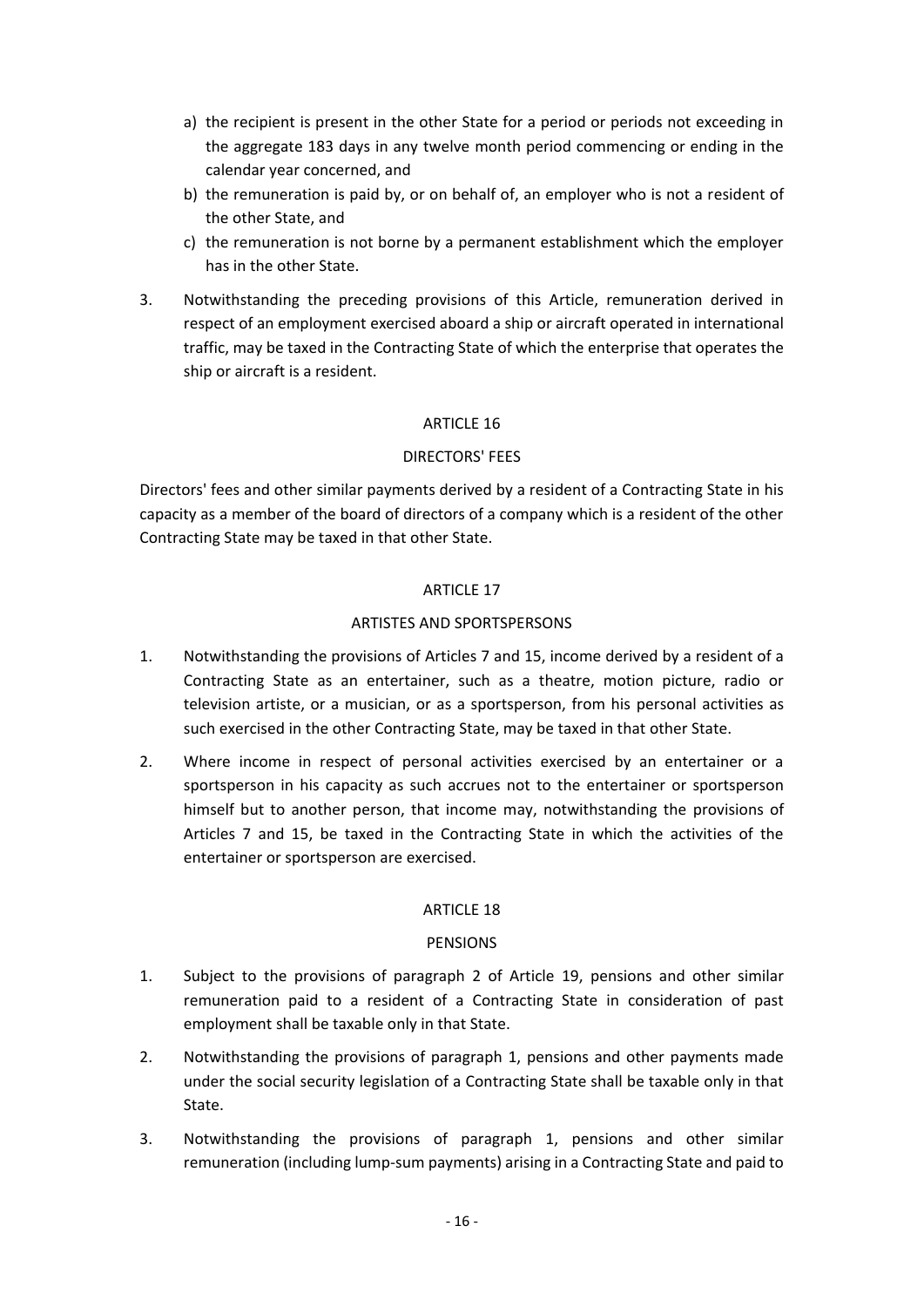a resident of the other Contracting State shall be taxable only in the first-mentioned State, provided that such payments derive from contributions paid to or from provisions made under a pension scheme by the recipient or on his behalf and that these contributions, provisions or the pensions or other similar remuneration have been subject to tax in the first-mentioned State under the ordinary rules of its tax laws.

#### ARTICLE 19

#### GOVERNMENT SERVICE

- 1. a) Salaries, wages and other similar remuneration paid by a Contracting State or a local authority thereof to an individual in respect of services rendered to that State or authority shall be taxable only in that State.
	- b) However, such salaries, wages and other similar remuneration shall be taxable only in the other Contracting State if the services are rendered in that State and the individual is a resident of that State who:
		- I. is a national of that State; or
		- II. did not become a resident of that State solely for the purpose of rendering the services.
- 2. a) Notwithstanding the provisions of paragraph 1, pensions and other similar remuneration paid by, or out of funds created by, a Contracting State or a local authority thereof to an individual in respect of services rendered to that State or authority shall be taxable only in that State.
	- b) However, such pensions and other similar remuneration shall be taxable only in the other Contracting State if the individual is a resident of, and a national of, that State.
- 3. The provisions of Articles 15, 16, 17 and 18 shall apply to salaries, wages, pensions and other similar remuneration in respect of services rendered in connection with a business carried on by a Contracting State or a local authority thereof.

#### ARTICLE 20

#### **STUDENTS**

Payments which a student or business apprentice who is or was immediately before visiting a Contracting State a resident of the other Contracting State and who is present in the firstmentioned State solely for the purpose of his education or training receives for the purpose of his maintenance, education or training shall be taxed in that State, provided that such payments arise from sources outside that State.

#### ARTICLE 21

#### OTHER INCOME

- 1. Items of income of a resident of a Contracting State, wherever arising, not dealt with in the foregoing Articles of this Convention shall be taxable only in that State.
- 2. The provisions of paragraph 1 shall not apply to income, other than income from immovable property as defined in paragraph 2 of Article 6, if the recipient of such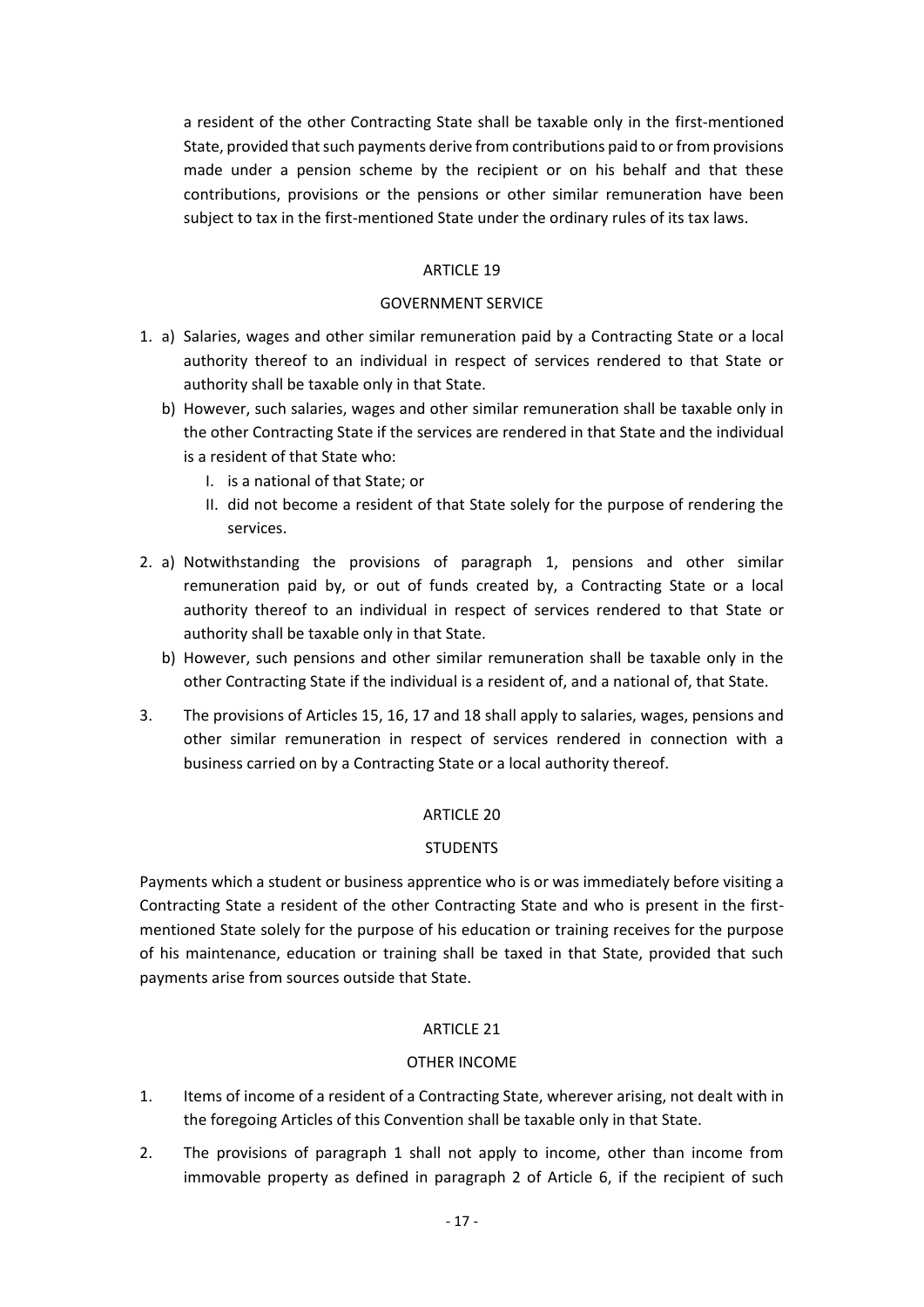income, being a resident of a Contracting State, carries on business in the other Contracting State through a permanent establishment situated therein and the right or property in respect of which the income is paid is effectively connected with such permanent establishment. In such case the provisions of Article 7 shall apply.

3. Where, by reason of a special relationship between the persons who have carried on activities from which income referred to in paragraph 1 are derived, the payment for such activities exceeds the amount which would have been agreed upon by independent persons, the provisions of paragraph 1 shall apply only to the lastmentioned amount. In such case, the excess part of the payment shall remain taxable according to the laws of each Contracting State, due regard being had to the other provisions of the Convention.

### CHAPTER IV - TAXATION ON CAPITAL

### ARTICLE 22

### CAPITAL

- 1. Capital represented by immovable property referred to in Article 6, owned by a resident of a Contracting State and situated in the other Contracting State, may be taxed in that other State.
- 2. Capital represented by movable property forming part of the business property of a permanent establishment which an enterprise of a Contracting State has in the other Contracting State may be taxed in that other State.
- 3. Capital represented by ships and aircraft operated in international traffic by an enterprise of a Contracting State and by movable property pertaining to the operation of such ships or aircraft, shall be taxable only in that State.
- 4. All other elements of capital or a resident of a Contracting State shall be taxable only in that State.

#### CHAPTER V - METHODS FOR ELIMINATION OF DOUBLE TAXATION

#### ARTICLE 23

# ELIMINATION OF DOUBLE TAXATION

- 1. In Panama double taxation will be eliminated as follows:
	- a) Where a resident of Panama derives income or owns capital which, in accordance with the provisions of this Convention, may be taxed in Luxembourg, Panama will exempt such income or capital from taxes.
	- b) Where in accordance with any provision of the Convention income derived or capital owned by a resident of Panama is exempt from tax in Panama, Panama may nevertheless, in calculating the amount of tax on the remaining income or capital of such resident, take into account the exempted income or capital.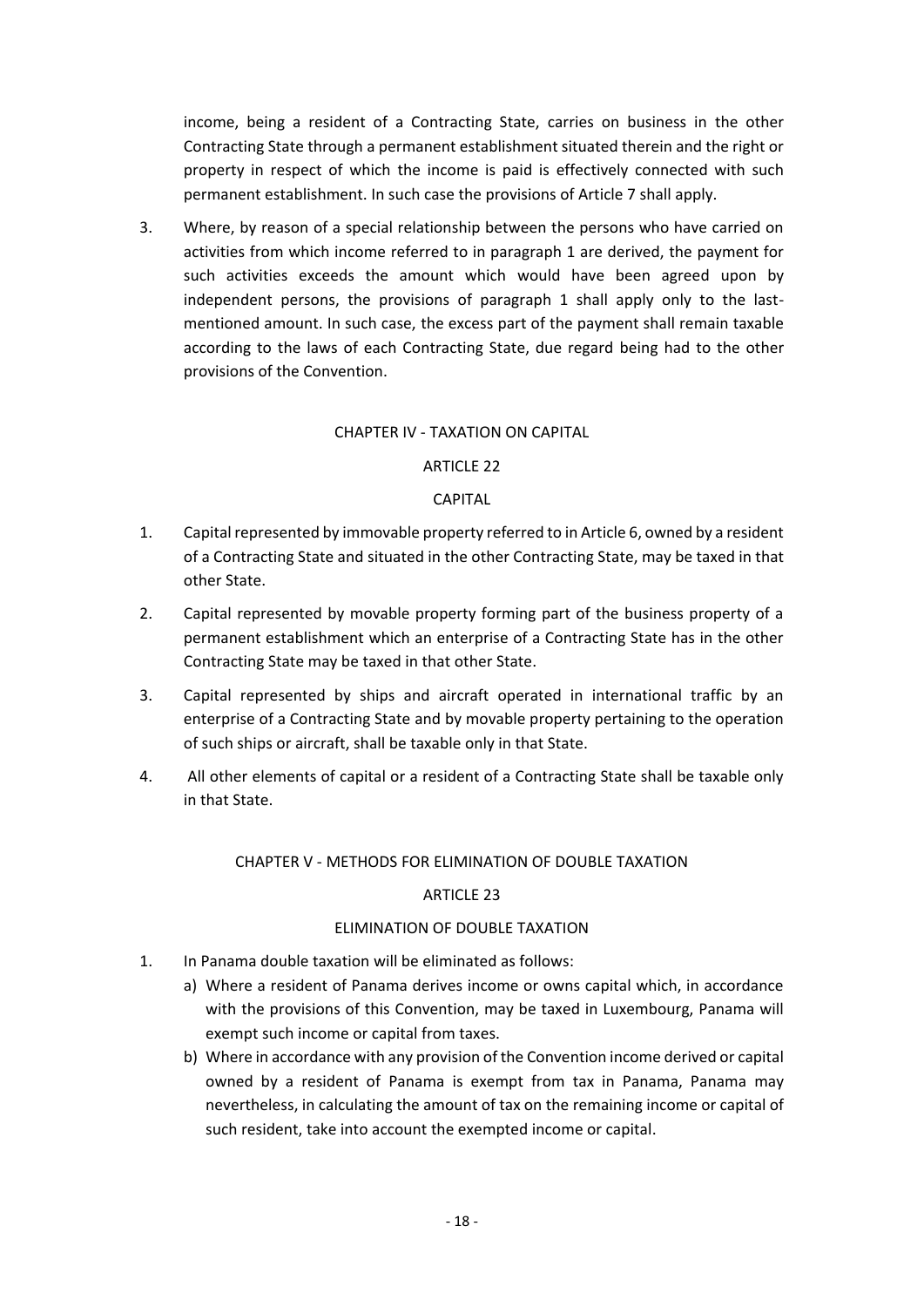- 2. Subject to the provisions of the law of Luxembourg regarding the elimination of double taxation which shall not affect the general principle hereof, double taxation shall be eliminated as follows:
	- a) Where a resident of Luxembourg derives income or owns capital which, in accordance with the provisions of this Convention, may be taxed in Panama, Luxembourg shall, subject to the provisions of sub-paragraphs b) and c), exempt such income or capital from tax, but may, in order to calculate the amount of tax on the remaining income or capital of the resident, apply the same rates of tax as if the income or capital had not been exempted.
	- b) Where a resident of Luxembourg derives income which, in accordance with the provisions of Articles 10, 11, 12, 14 and 17 may be taxed in Panama, Luxembourg shall allow as a deduction from the income tax on individuals or from the corporation tax of that resident an amount equal to the tax paid in Panama. Such deduction shall not, however, exceed that part of the tax, as computed before the deduction is given, which is attributable to such items of income derived from Panama.
	- c) The provisions of sub-paragraph a) shall not apply to income derived or capital owned by a resident of Luxembourg where Panama applies the provisions of this Convention to exempt such income or capital from tax or applies the provisions of paragraph 2 of Articles 10, 11 and 12, or of paragraph 1 of Article 14 to such income.

#### CHAPTER VI - SPECIAL PROVISIONS

#### ARTICLE 24

#### NON-DISCRIMINATION

- 1. Nationals of a Contracting State shall not be subjected in the other Contracting State to any taxation or any requirement connected therewith, which is other or more burdensome than the taxation and connected requirements to which nationals of that other State in the same circumstances, in particular with respect to residence, are or may be subjected. This provision shall, notwithstanding the provisions of Article 1, also apply to persons who are not residents of one or both of the Contracting States.
- 2. The taxation on a permanent establishment which an enterprise of a Contracting State has in the other Contracting State shall not be less favorably levied in that other State than the taxation levied on enterprises of that other State carrying on the same activities. This provision shall not be construed as obliging a Contracting State to grant to residents of the other Contracting State any personal allowances, reliefs and reductions for taxation purposes on account of civil status or family responsibilities which it grants to its own residents.
- 3. Except where the provisions of paragraph 1 of Article 9, paragraph 7 of Article 11, paragraph 6 of Article 12, paragraph 4 of Article 14, or paragraph 3 of Article 21 apply, interest, royalties and other disbursements paid by an enterprise of a Contracting State to a resident of the other Contracting State shall, for the purpose of determining the taxable profits of such enterprise, be deductible under the same conditions as if they had been paid to a resident of the first-mentioned State. Similarly, any debts of an enterprise of a Contracting State to a resident of the other Contracting State shall, for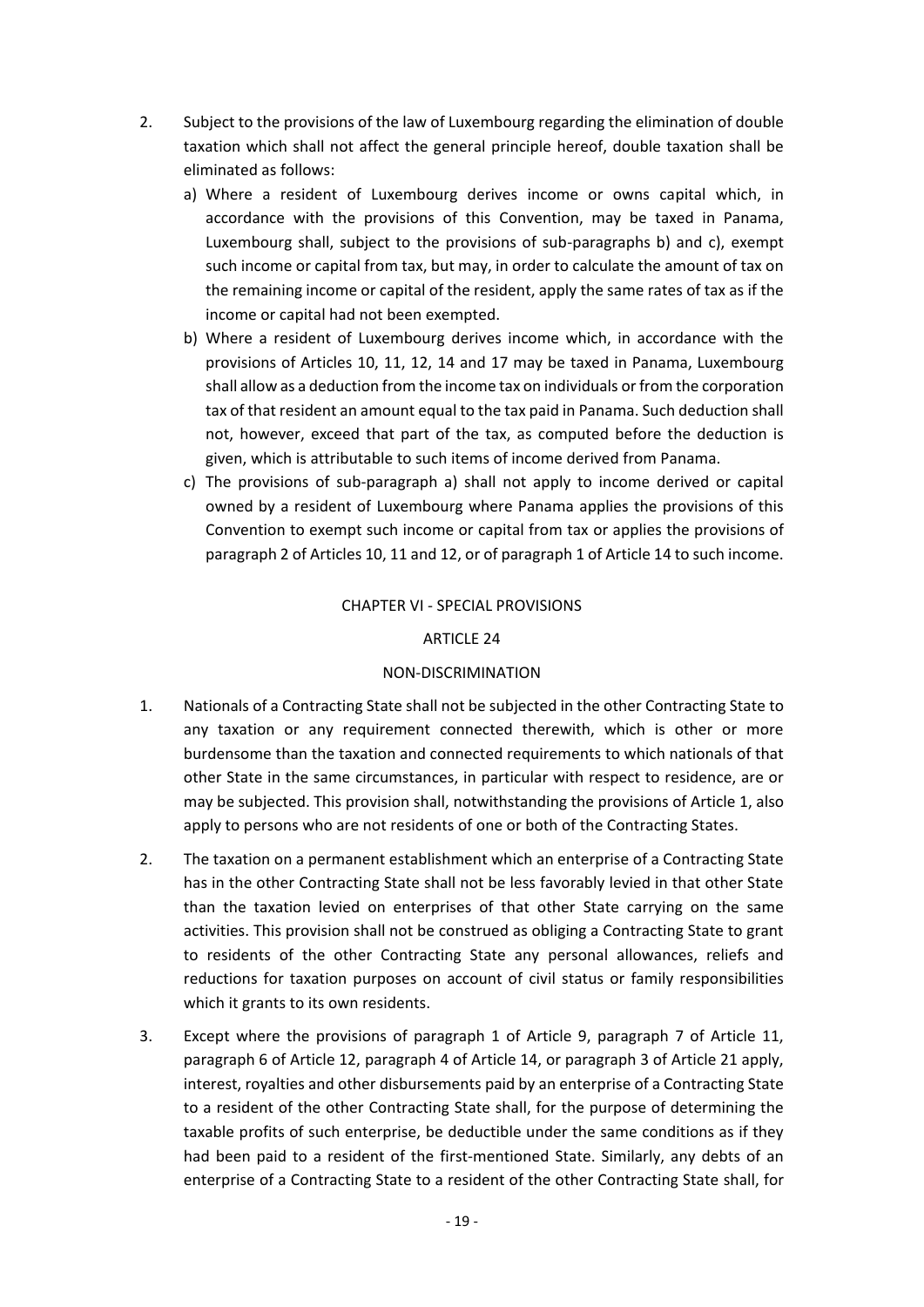the purpose of determining the taxable capital of such enterprise, be deductible under the same conditions as if they had been contracted to a resident of the first-mentioned State.

- 4. Enterprises of a Contracting State, the capital of which is wholly or partly owned or controlled, directly or indirectly, by one or more residents of the other Contracting State, shall not be subjected in the first-mentioned State to any taxation or any requirement connected therewith which is other or more burdensome than the taxation and connected requirements to which other similar enterprises of the firstmentioned State are or may be subjected.
- 5. The provisions of this Article shall, notwithstanding the provisions of Article 2, apply to taxes of every kind and description.

# ARTICLE 25

# MUTUAL AGREEMENT PROCEDURE

1. **[The first sentence of paragraph 1 of Article 25 of this Convention is replaced by the first sentence of paragraph 1 of Article 16 of the MLI]** [Where a person considers that the actions of one or both of the Contracting States result or will result for him in taxation not in accordance with the provisions of this Convention, he may, irrespective of the remedies provided by the domestic law of those States, present his case to the competent authority of the Contracting State of which he is a resident or, if his case comes under paragraph 1 of Article 24, to that of the Contracting State of which he is a national.]

*The following first sentence of paragraph 1 of Article 16 of the MLI replaces the first sentence of paragraph 1 of Article 25 of this Convention:*

# ARTICLE 16 OF THE MLI – MUTUAL AGREEMENT PROCEDURE

Where a person considers that the actions of one or both of the [*Contracting States*] result or will result for that person in taxation not in accordance with the provisions of [*this Convention*], that person may, irrespective of the remedies provided by the domestic law of those [*Contracting States*], present the case to the competent authority of either [*Contracting State*].

The case must be presented within three years from the first notification of the action resulting in taxation not in accordance with the provisions of the Convention.

- 2. The competent authority shall endeavour, if the objection appears to it to be justified and if it is not itself able to arrive at a satisfactory solution, to resolve the case by mutual agreement with the competent authority of the other Contracting State, with a view to the avoidance of taxation which is not in accordance with the Convention. Any agreement reached shall be implemented notwithstanding any time limits in the domestic law of the Contracting States.
- 3. The competent authorities of the Contracting States shall endeavour to resolve by mutual agreement any difficulties or doubts arising as to the interpretation or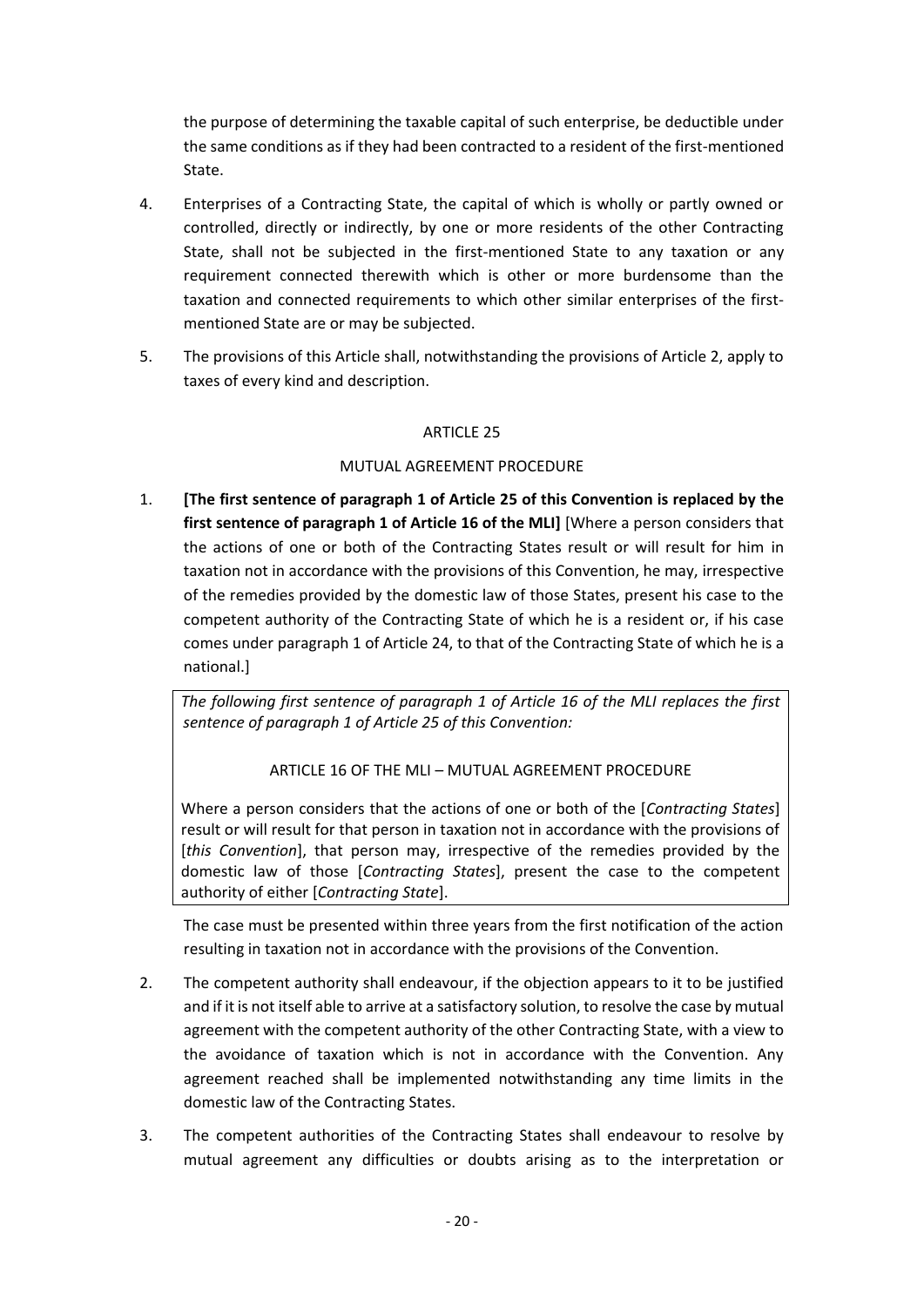application of the Convention. They may also consult together for the elimination of double taxation in cases not provided for in the Convention.

4. The competent authorities of the Contracting States may communicate with each other directly, including through a joint commission consisting of themselves or their representatives, for the purpose of reaching an agreement in the sense of the preceding paragraphs.

# ARTICLE 26

# EXCHANGE OF INFORMATION

- 1. The competent authorities of the Contracting States shall exchange such information as is foreseeably relevant for carrying out the provisions of this Convention or to the administration or enforcement of the domestic laws concerning taxes of every kind and description imposed on behalf of the Contracting States or of their local authorities, insofar as the taxation thereunder is not contrary to the Convention. The exchange of information is not restricted by Articles 1 and 2.
- 2. Any information received under paragraph 1 by a Contracting State shall be treated as secret in the same manner as information obtained under the domestic laws of that State and shall be disclosed only to persons or authorities (including courts and administrative bodies) concerned with the assessment or collection of, the enforcement or prosecution in respect of, the determination of appeals in relation to the taxes referred to in paragraph 1, or the oversight of the above. Such persons or authorities shall use the information only for such purposes. They may disclose the information in public court proceedings or in judicial decisions.
- 3. In no case shall the provisions of paragraphs 1 and 2 be construed so as to impose on a Contracting State the obligation:
	- a) to carry out administrative measures at variance with the laws and administrative practice of that or of the other Contracting State;
	- b) to supply information which is not obtainable under the laws or in the normal course of the administration of that or of the other Contracting State;
	- c) to supply information which would disclose any trade, business, industrial, commercial or professional secret or trade process, or information the disclosure of which would be contrary to public policy (ordre public).
- 4. If information is requested by a Contracting State in accordance with this Article, the other Contracting State shall use its information gathering measures to obtain the requested information, even though that other State may not need such information for its own tax purposes. The obligation contained in the preceding sentence is subject to the limitations of paragraph 3 but in no case shall such limitations be construed to permit a Contracting State to decline to supply information solely because it has no domestic interest in such information.
- 5. In no case shall the provisions of paragraph 3 be construed to permit a Contracting State to decline to supply information upon request solely because the information is held by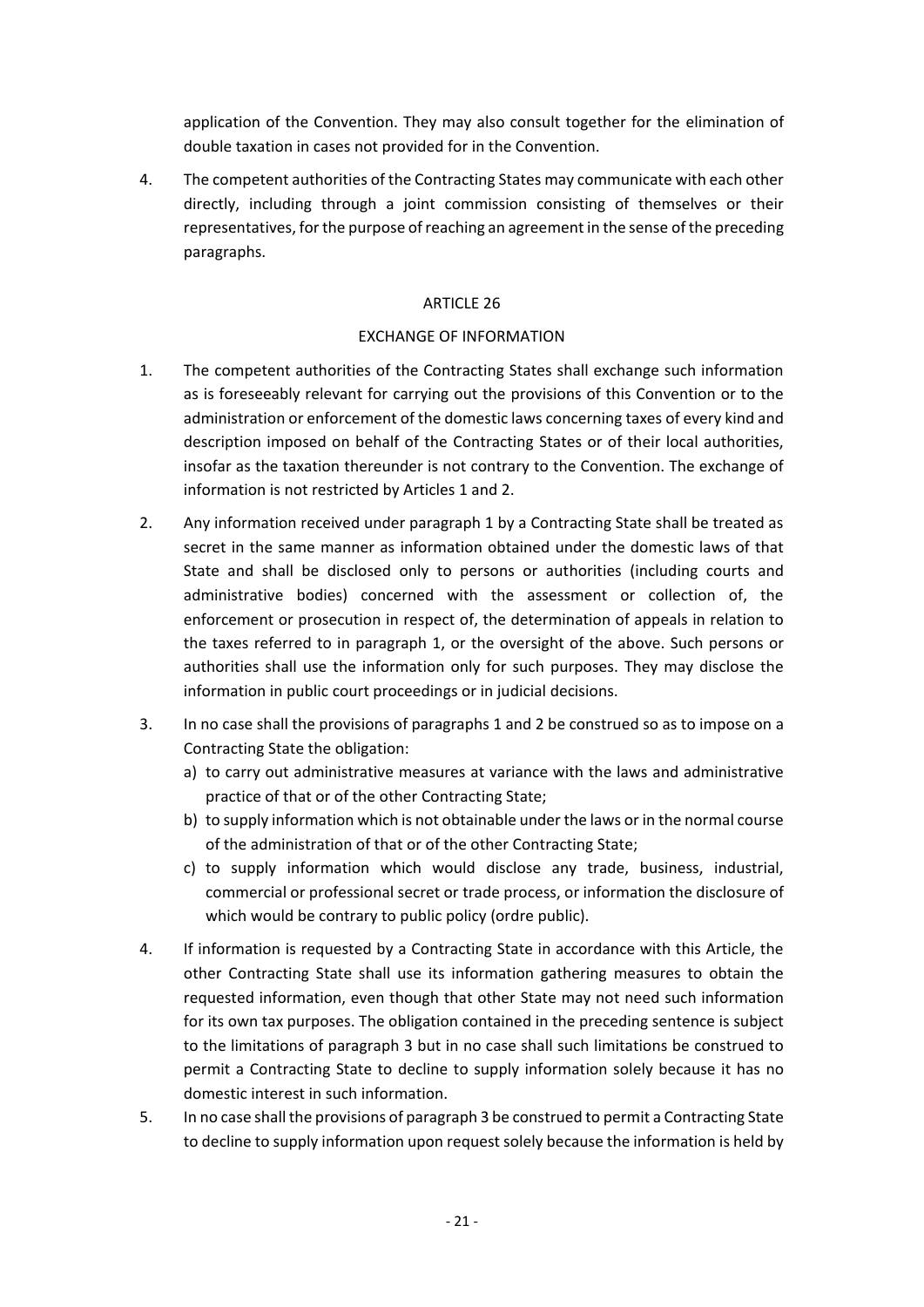a bank, other financial institution, nominee or person acting in an agency or a fiduciary capacity or because it relates to ownership interests in a person.

### ARTICLE 27

#### MEMBERS OF DIPLOMATIC MISSIONS AND CONSULAR POSTS

Nothing in this Convention shall affect the fiscal privileges of members of diplomatic missions or consular posts under the general rules of international law or under the provisions of special agreements.

*The following paragraph 1 of Article 7 of the MLI applies and supersedes the provisions of this Convention :*

### ARTICLE 7 OF THE MLI – PREVENTION OF TREATY ABUSE

(Principal purposes test provision)

Notwithstanding any provisions of [*the Convention*], a benefit under [*the Convention*]shall not be granted in respect of an item of income or capital if it is reasonable to conclude, having regard to all relevant facts and circumstances, that obtaining that benefit was one of the principal purposes of any arrangement or transaction that resulted directly or indirectly in that benefit, unless it is established that granting that benefit in these circumstances would be in accordance with the object and purpose of the relevant provisions of [*the Convention*].

### CHAPTER VII - FINAL PROVISIONS

# ARTICLE 28

# ENTRY INTO FORCE

- 1. The Contracting States shall notify each other in writing, through diplomatic channels, that the procedures required by its law for the entry into force of this Convention have been satisfied.
- 2. The Convention shall enter into force after a period of three months after the date of the later of the notifications referred to in paragraph 1 and its provisions (including the provisions of Articles 24 and 26) shall have effect:
	- a) in respect of taxes due at source, for the amounts credited or paid on or after the first day of January of the first calendar year following that in which this Convention enters into force; and
	- b) in respect of other taxes, for the taxable periods beginning on or after the first day of January of the first calendar year next following that in which this Convention enters into force.

#### ARTICLE 29

#### **TERMINATION**

1. This Convention shall remain in force until terminated by a Contracting State. Either Contracting State may terminate the Convention, through diplomatic channels, by giving notice of termination at least six months before the end of any calendar year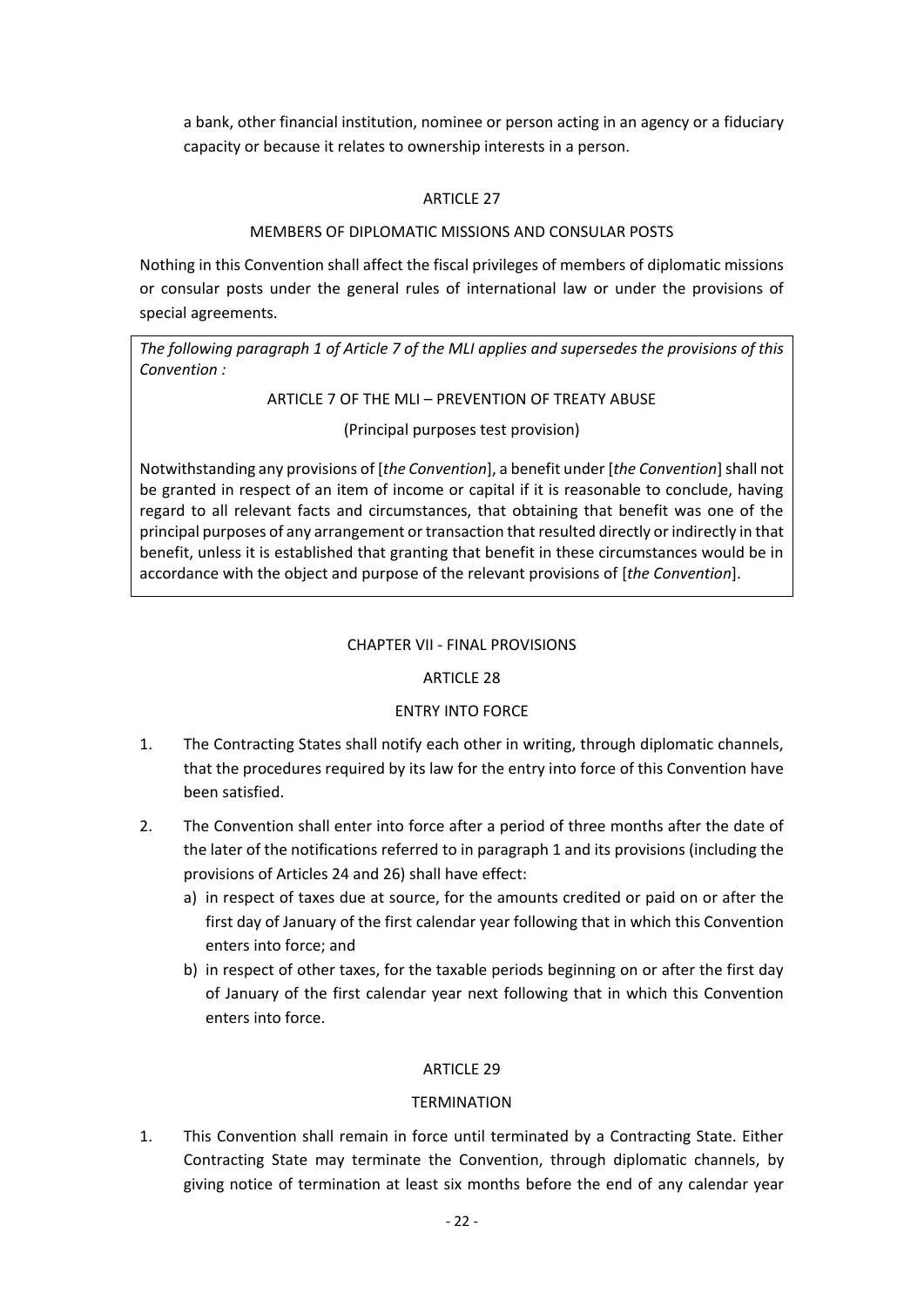beginning after the expiration of a period of five years from the date of its entry into force.

- 2. The Convention shall cease to have effect:
	- a) in respect of taxes due at source, for the amounts credited or paid on or after the first day of January of the first calendar year following that in which the notice is given; and
	- b) in respect of other taxes, for the taxable periods beginning on or after the first day of January of the first calendar year following that in which the notice is given.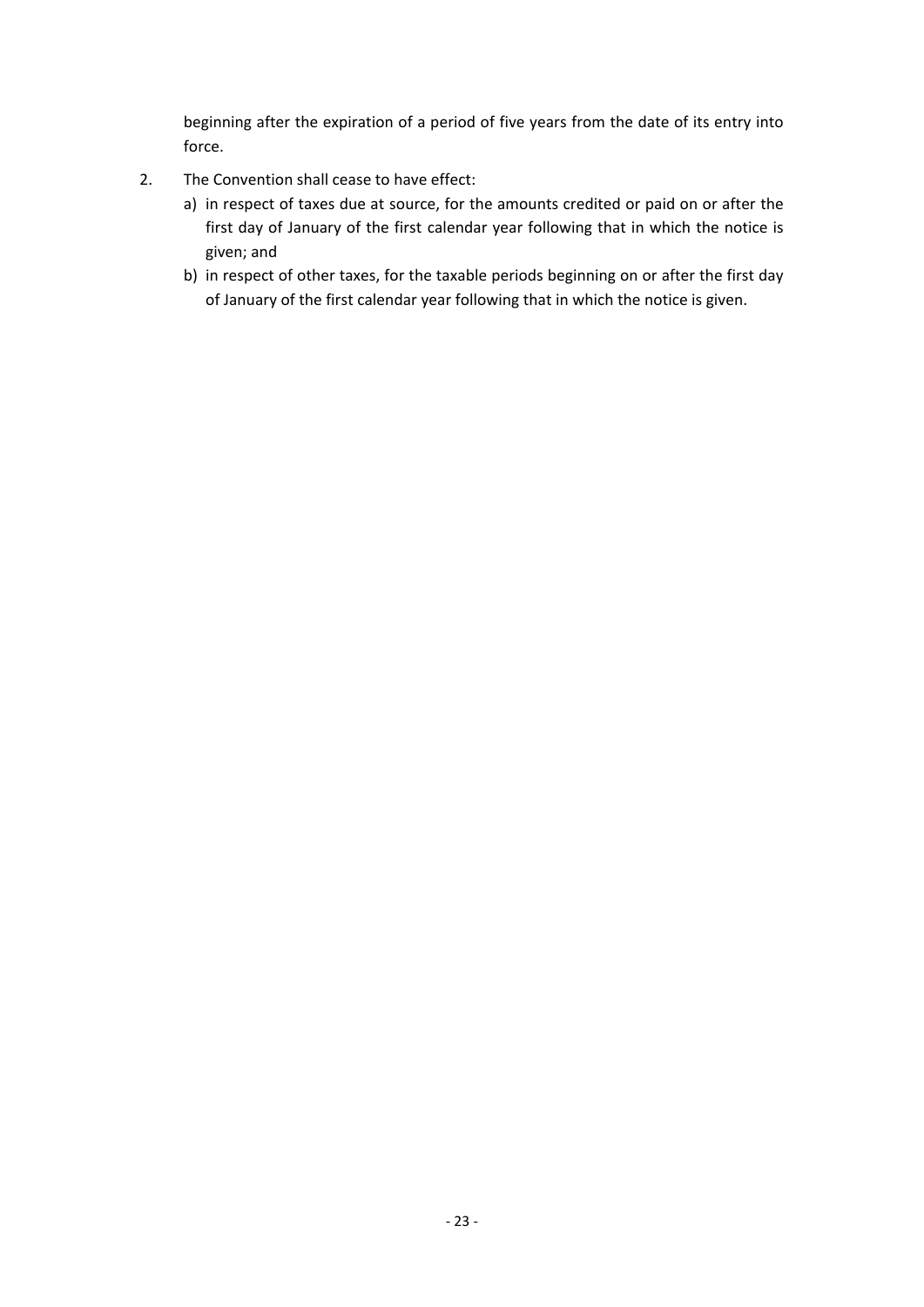#### **Protocol**

At the moment of signing the Convention for the Avoidance of Double Taxation and the Prevention of Fiscal Evasion with Respect to Taxes on Income and on Capital, this day concluded between the Grand Duchy of Luxembourg and the Republic of Panama, the undersigned have agreed that the following provisions shall form an integral part of the Convention.

1. In relation to Article 10:

It is understood that in the case of Luxembourg the term "dividends" shall include the investor's share of the profit in a commercial, industrial, mining or craft undertaking, paid proportionally to the profits and by virtue of his capital outlaw, as well as interest and payments on bonds, where, over and above the fixed rate of interest, a right of assignment is granted for supplementary interest varying according to the unretained earnings.

2. In relation to Article 11:

It is understood that the term "interest" shall not include income referred to in Article 10.

3. In relation with Article 12:

In the case of royalties derived by a resident of a Contracting State from the other Contracting State, such resident may elect to be taxed on a net basis as a resident of the other Contracting State. This election may be exercised after the application of the withholding tax described in Article 12, paragraph 2, on the gross amount. The competent authorities shall establish the administrative measures necessary to carry out this provision.

- 4. In relation with Article 26:
	- a) It is understood that the competent authority of the requested State shall provide upon request by the competent authority of the requesting State information for the purposes referred to in Article 26.
	- b) It is understood that information will only be requested once the requesting Contracting State has exhausted all regular sources of information available under the internal taxation procedure.
	- c) It is understood that the administrative assistance provided for in Article 26 does not include measures (i) aimed only at the simple collection of pieces of evidence, or (ii) when it is improbable that the requested information will be relevant for controlling or administering tax matters of a given taxpayer in a Contracting State ("Fishing Expeditions").
	- d) It is understood that the competent authorities of the requesting State shall provide the following information to the competent authorities of the requested State when making a request for information under Article 26 of the Convention:
		- I. the name and address of the person(s) under examination or investigation and, if available, other particulars facilitating that person's identification, such as date of birth, marital status, tax identification number;
		- II. the period of time for which the information is requested;